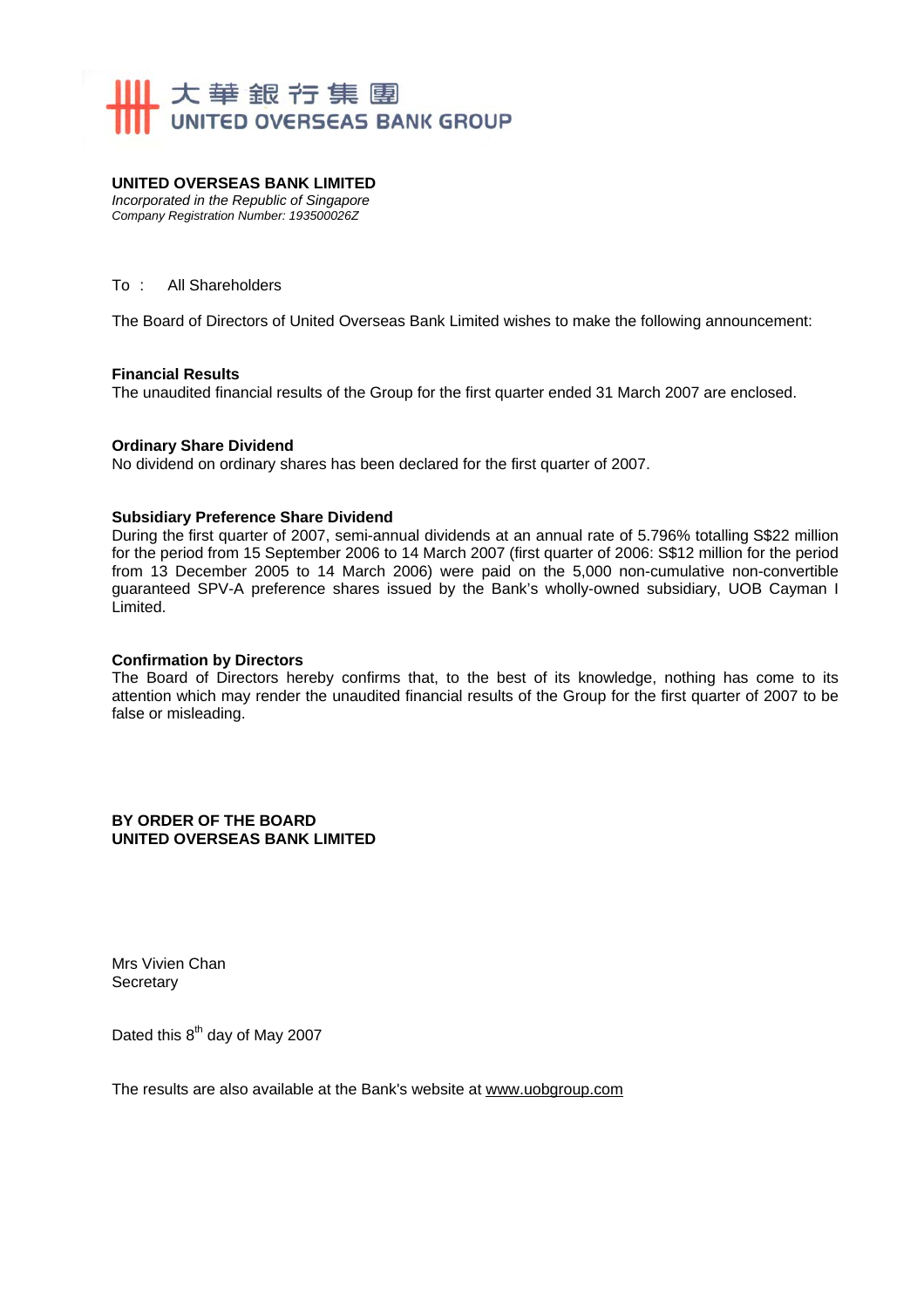

Incorporated in the Republic of Singapore Company Registration Number: 193500026Z

# GROUP FINANCIAL PERFORMANCE FOR THE FIRST QUARTER 2007

8 MAY 2007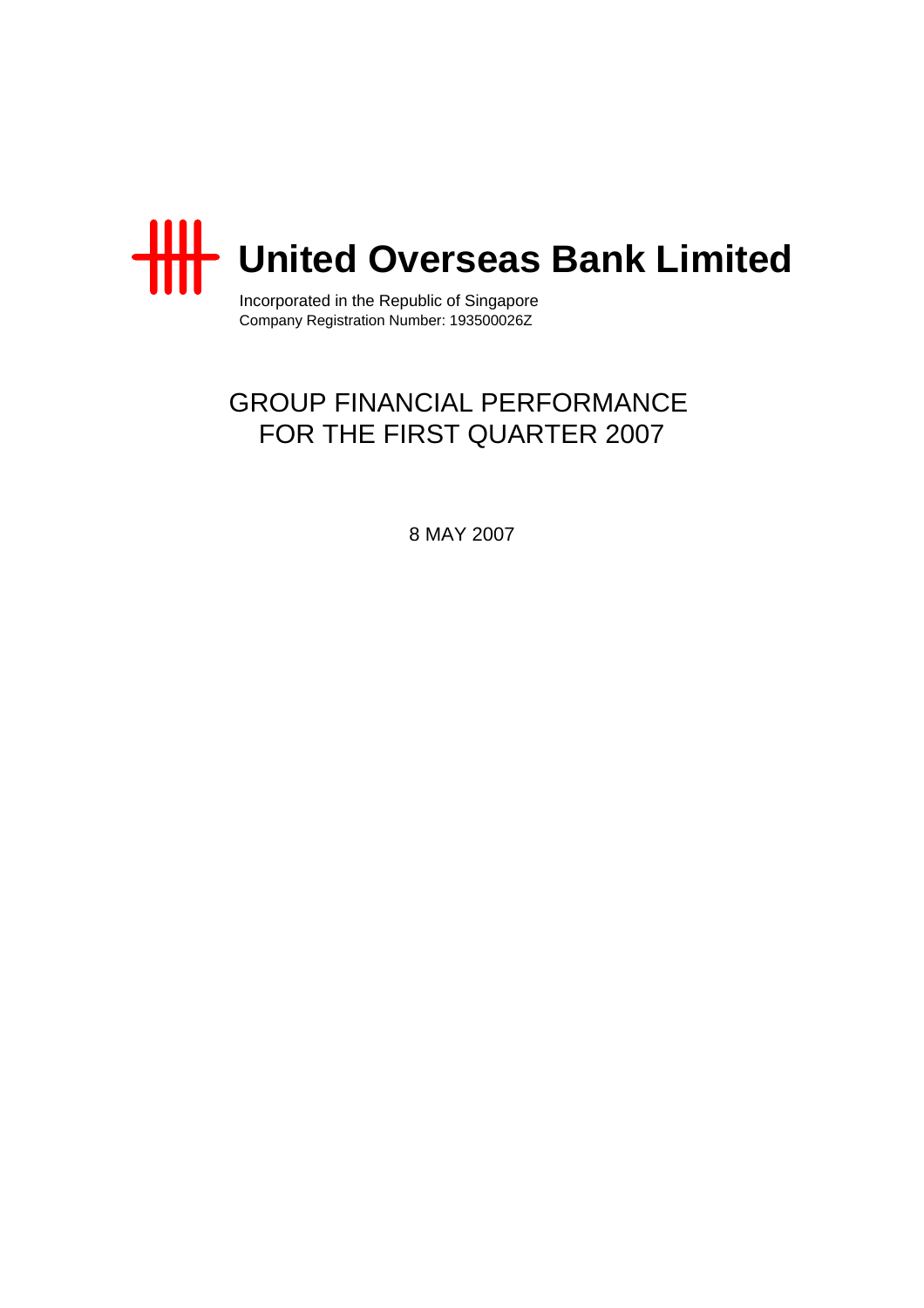# **Contents Page** Highlights and Performance Indicators 2 Review of Group Performance 4 Consolidated Profit and Loss Account 6 Net Interest Income 7 Non-Interest Income 8 Operating Expenses 9 Impairment Charges 10 **Customer Loans** 11 Deposits 12 Debts Issued 12 Shareholders' Equity 13 Changes in Ordinary Shares of the Bank 13 Non-Performing Loans and Cumulative Impairment 14 Geographical Segments 16 Capital Adequacy Ratios 17

Appendix 1 - Consolidated Balance Sheet

Appendix 2 - Consolidated Statement of Changes in Equity

Appendix 3 - Consolidated Cash Flow Statement

Appendix 4 - Balance Sheet of the Bank

Appendix 5 - Statement of Changes in Equity of the Bank

Note:

- The financial statements are presented in Singapore dollars.
- Certain comparative figures have been restated to conform with the current period's presentation.
- Certain figures in this report may not add up to the respective totals due to rounding.
- Amounts less than \$500,000 in absolute term are shown as "0".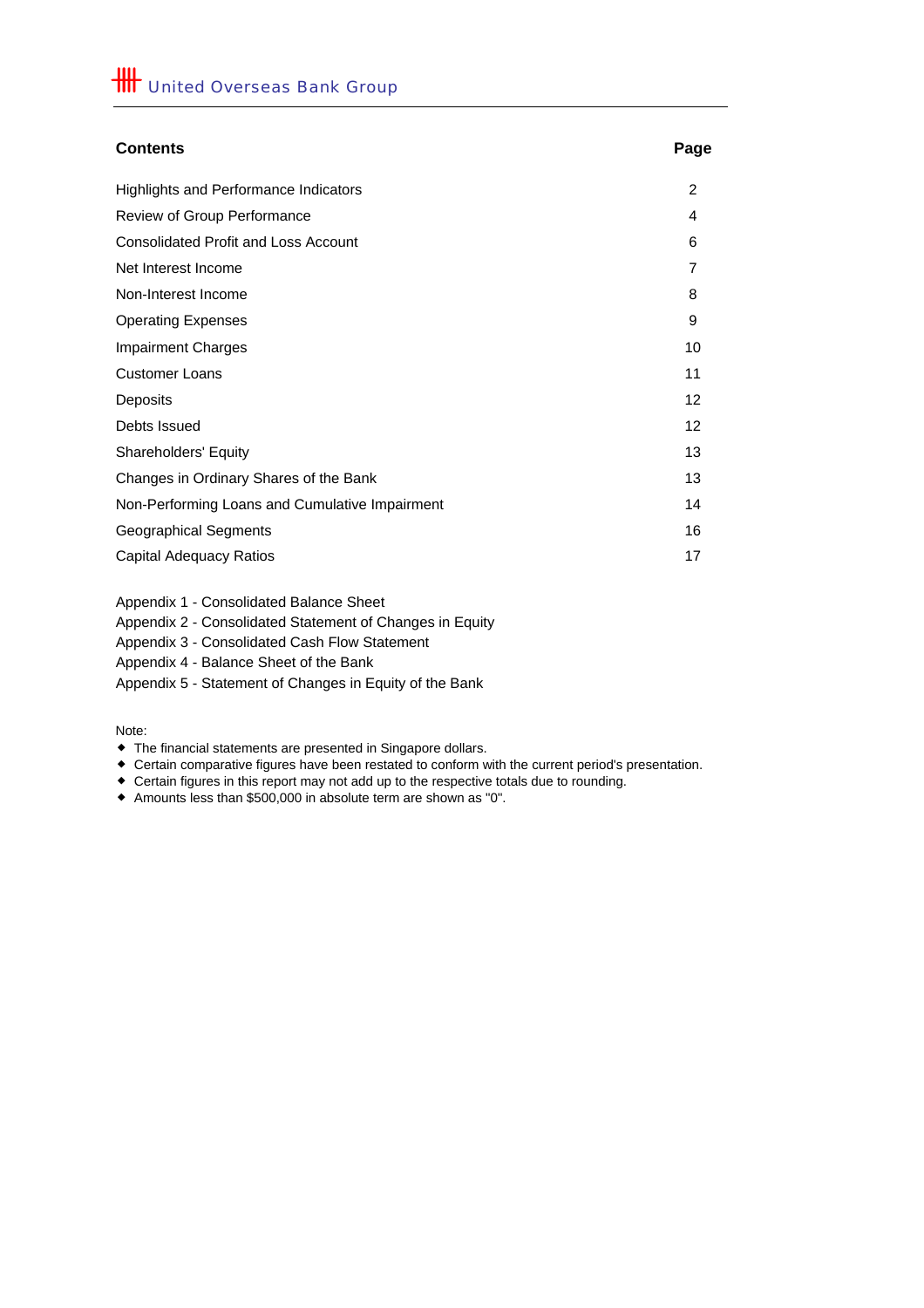# **Highlights and Performance Indicators**

|                                                                 | 1st     | 1st     | 1Q07/                                  | 4th     | 1Q07/                           |
|-----------------------------------------------------------------|---------|---------|----------------------------------------|---------|---------------------------------|
|                                                                 | Quarter | Quarter | 1Q06                                   | Quarter | 4Q06                            |
|                                                                 | 2007    | 2006    | $\%$                                   | 2006    | $\%$                            |
| <b>Summarised Profit and Loss (\$'m)</b>                        |         |         |                                        |         |                                 |
| Net interest income (NII)                                       | 762     | 653     | 16.6<br>+                              | 702     | 8.5<br>$\ddot{}$                |
| Non-interest income (Non NII)                                   | 432     | 350     | 23.4<br>$\ddot{}$                      | 517     | 16.4                            |
| Total income                                                    | 1,194   | 1,003   | 19.0<br>$\ddot{}$                      | 1,219   | 2.1<br>$\overline{a}$           |
| Less: Total expenses                                            | 472     | 396     | 19.1<br>+                              | 497     | 5.1<br>$\overline{\phantom{0}}$ |
| Operating profit before amortisation                            |         |         |                                        |         |                                 |
| and impairment charges                                          | 722     | 607     | 18.9<br>$\ddot{}$                      | 722     | 0.0<br>+                        |
| Less: Intangible assets                                         | 3       | 3       | 6.9<br>$\frac{1}{2}$                   | 3       | 0.2<br>$\ddot{}$                |
| Less: Impairment charges                                        | 87      | 55      | 58.8<br>+                              | 64      | 35.7<br>$\ddot{}$               |
| Add: Share of profit of associates                              | 47      | 30      | 54.8<br>$+$                            | 50      | 5.8<br>$\blacksquare$           |
| Less: Tax and minority interests                                | 160     | 140     | 14.6<br>$+$                            | 167     | 4.2                             |
| Net profit after tax ^                                          | 518     | 439     | 17.9<br>$\ddot{}$                      | 537     | 3.5                             |
| <b>Key Indicators</b>                                           |         |         |                                        |         |                                 |
| * Income mix (%)                                                |         |         |                                        |         |                                 |
| - NII / Total income                                            | 63.8    | 65.1    | 1.3 $%$ pt<br>$\overline{\phantom{0}}$ | 57.6    | $+ 6.2 %$ pt                    |
| - Non NII / Total income                                        | 36.2    | 34.9    | $+ 1.3 %$ pt                           | 42.4    | 6.2 % pt                        |
|                                                                 | 100.0   | 100.0   |                                        | 100.0   |                                 |
| ❖ Profit contribution (before tax and<br>intangible assets) (%) |         |         |                                        |         |                                 |
| Singapore (including ACU)                                       | 72.7    | 74.1    | 1.4 % pt                               | 65.1    | $+ 7.6 %$ pt                    |
| Overseas                                                        | 27.3    | 25.9    | $+ 1.4 %$ pt                           | 34.9    | 7.6 % pt                        |
|                                                                 | 100.0   | 100.0   |                                        | 100.0   |                                 |
| * Return on average ordinary                                    |         |         |                                        |         |                                 |
| shareholders' equity $**(\%)$                                   | 12.4    | 11.9    | $+ 0.5 %$ pt                           | 13.6    | 1.2 % pt<br>$\sim$              |
| Basic earnings per ordinary share $\pi$ ( $\phi$ )<br>❖         | 133.2   | 111.6   | 19.4<br>$+$                            | 138.4   | 3.8<br>$\overline{a}$           |
| Return on average total assets * (%)<br>٠                       | 1.27    | 1.17    | + 0.10 % pt                            | 1.34    | - 0.07 % pt                     |
| Net interest margin * (%)<br>❖                                  | 2.18    | 2.04    | $+ 0.14 %$ pt                          | 1.99    | + 0.19 % pt                     |
| * Expense / Income ratio (%)                                    | 39.5    | 39.5    |                                        | 40.8    | $-1.3%$ pt                      |

^ Net profit after tax refers to profit attributable to equity holders of the Bank.

 financial period. # Calculated based on profit attributable to equity holders of the Bank net of subsidiary preference share dividend incurred for the

\* Computed on an annualised basis.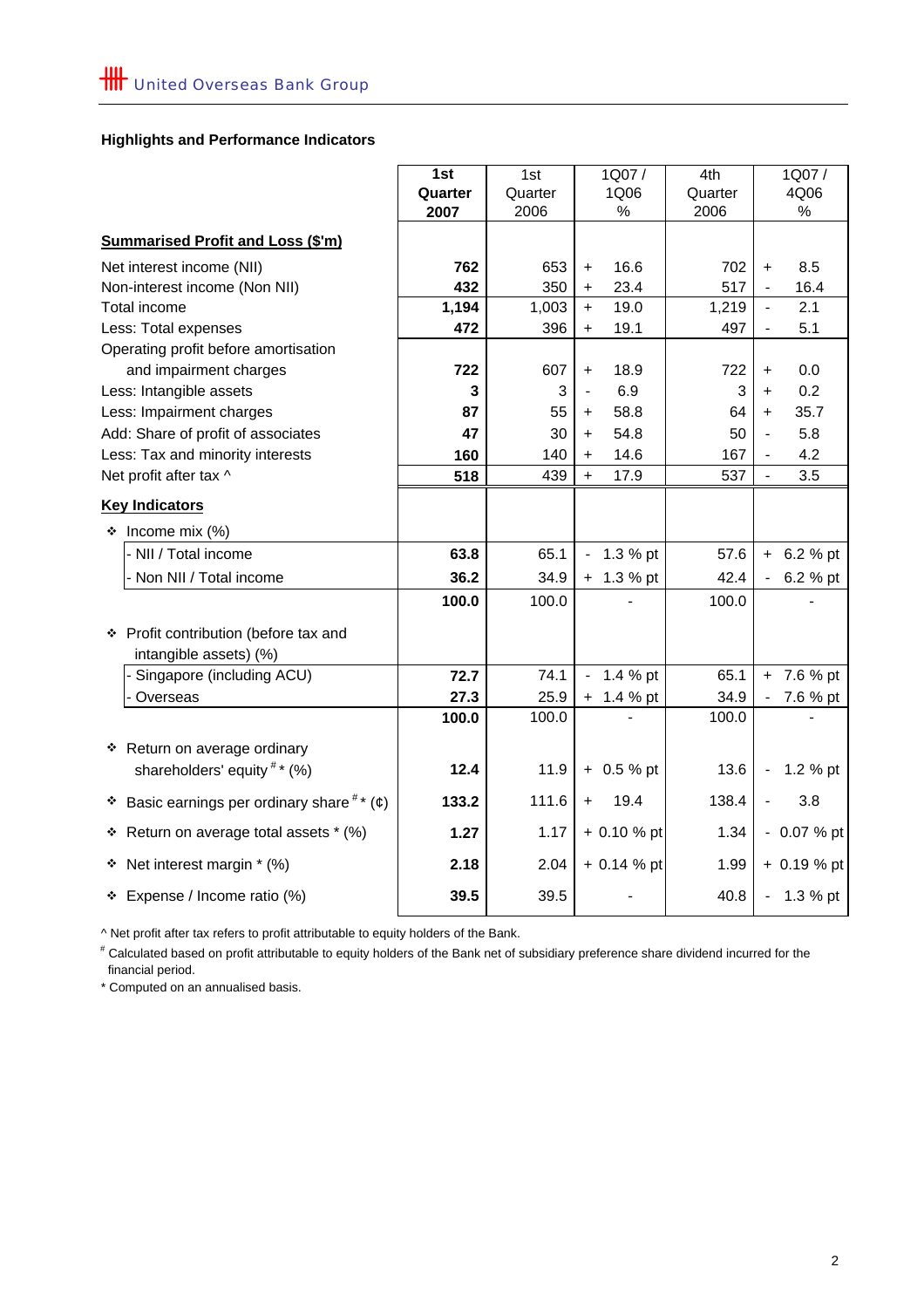# **Highlights and Performance Indicators** *(cont'd)*

|                                                         | 31-Mar-07    | 31-Dec-06    | Mar-07 /<br>Dec-06<br>31-Mar-06<br>(% )       |              |                | Mar-07 /<br>Mar-06<br>(% ) |  |
|---------------------------------------------------------|--------------|--------------|-----------------------------------------------|--------------|----------------|----------------------------|--|
| <b>Other Indicators</b>                                 |              |              |                                               |              |                |                            |  |
| ❖ Customer loans (net) (\$'m)                           | 79,042       | 76,875       | 2.8<br>$\ddot{}$                              | 67,445       | $\ddot{}$      | 17.2                       |  |
| ❖ Customer deposits (\$'m)                              | 99,674       | 95,552       | 4.3<br>$\ddot{}$                              | 88,138       | $+$            | 13.1                       |  |
| Loans / Deposits ratio $^\circledR$ (%)<br>٠            | 79.3         | 80.5         | 1.2 % pt<br>$\overline{\phantom{a}}$          | 76.5         | $+$            | 2.8 % pt                   |  |
| * Non-performing loans (NPLs) (\$'m)                    | 2,986        | 3,165        | 5.7                                           | 3,950        |                | 24.4                       |  |
| Cumulative impairment (\$'m)<br>❖                       | 2,523        | 2,508        | 0.6<br>$\ddot{}$                              | 2,736        |                | 7.8                        |  |
| NPL ratio $\wedge$ (%)<br>۰                             | 3.7          | 4.0          | 0.3 % pt<br>$\overline{\phantom{a}}$          | 5.6          | $\blacksquare$ | 1.9 % pt                   |  |
| Cumulative impairment / NPLs (%)<br>÷                   | 84.5         | 79.2         | $+ 5.3 %$ pt                                  | 69.3         |                | + 15.2 % pt                |  |
| Total assets (\$'m)<br>۰                                | 166,728      | 161,312      | 3.4<br>$\ddot{}$                              | 154,612      | $\ddot{}$      | 7.8                        |  |
| Shareholders' equity * (\$'m)<br>❖                      | 17,507       | 16,791       | 4.3<br>$+$                                    | 15,453       | $+$            | 13.3                       |  |
| * Revaluation surplus $#$ (\$'m)                        | 1,489        | 1,486        | 0.2<br>$\ddot{}$                              | 1,645        |                | 9.5                        |  |
| $\div$ Net asset value (NAV) per ordinary share $*(\$)$ | 10.95        | 10.48        | 4.5<br>$+$                                    | 9.54         | $+$            | 14.8                       |  |
| * Revalued NAV per ordinary share $*(\$)$               | 11.92        | 11.45        | 4.1<br>$\ddot{}$                              | 10.61        | $\ddot{}$      | 12.3                       |  |
| Net tangible asset per ordinary share + (\$)<br>٠       | 8.15         | 7.68         | 6.1<br>$\ddot{}$                              | 6.73         | $\ddot{}$      | 21.1                       |  |
| * Capital adequacy ratios (%)                           |              |              |                                               |              |                |                            |  |
| - Tier 1<br>- Total                                     | 11.1<br>16.2 | 11.0<br>16.3 | 0.1 % pt<br>$+$<br>0.1 % pt<br>$\blacksquare$ | 11.2<br>16.0 | $+$            | 0.1 % pt<br>0.2 % pt       |  |
|                                                         |              |              |                                               |              |                |                            |  |

 $^{\circledR}$  "Loans" refers to net customer loans while "Deposits" refers to customer deposits.

 $\hat{ }$  NPL ratio represents NPLs (excluding debt securities) as a percentage of gross customer loans.

\* Shareholders' equity refers to equity attributable to equity holders of the Bank.

# Refers to revaluation surplus on properties / securities not recognised in the financial statements.

+ Subsidiary preference shares were excluded from the computation.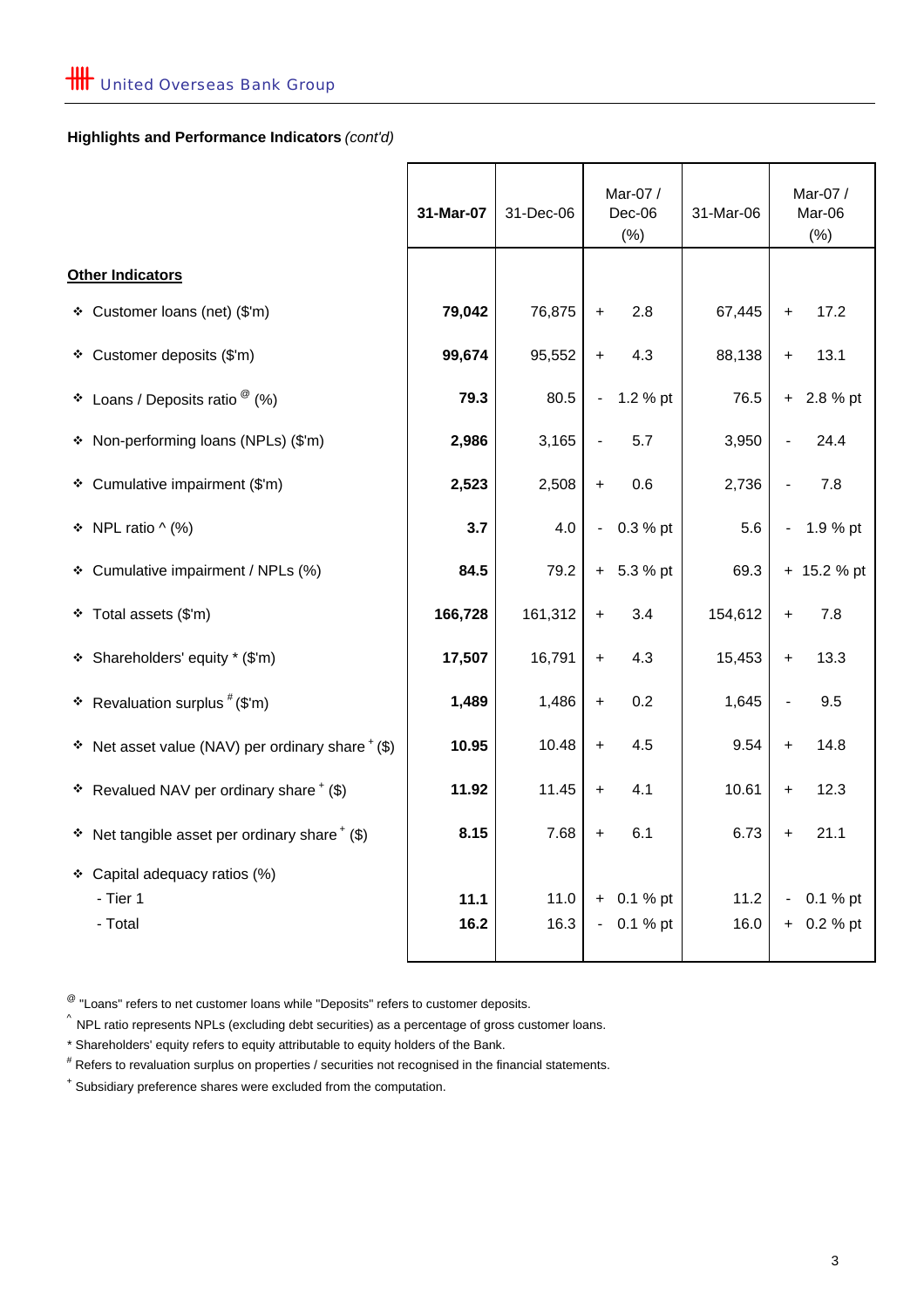# **Review of Group Performance**

The financial statements have been prepared in accordance with Singapore Financial Reporting Standards ("FRS") with modification to FRS39 Financial Instruments: Recognition and Measurement in respect of loan loss provisioning, as provided in Notice to Banks No. 612 "Credit Files, Grading and Provisioning" issued by Monetary Authority of Singapore ("MAS"). The new and revised FRS that are applicable to the Group with effect from 1 January 2007 are as follows:

- FRS1 Presentation of Financial Statements (revised)
- FRS40 Investment Property
- **FRS107 Financial Instruments: Disclosures**

The adoption of the above FRS has not, and is not expected to have any significant impact on the financial statements of the Group.

Other than the above changes, the accounting policies and computation methods adopted in the financial statements for the first quarter of 2007 are the same as those adopted in the audited financial statements for the financial year ended 31 December 2006.

# **Results**

#### 1st Quarter 2007 ("1Q07") versus 1st Quarter 2006 ("1Q06")

The Group's net profit after tax ("NPAT") increased 17.9% to \$518 million in 1Q07 from \$439 million in 1Q06. The increase was contributed by higher net interest income and non-interest income, partly offset by higher operating expenses and impairment charges.

Total operating income rose 19.0% to \$1,194 million. Net interest income grew 16.6% to \$762 million, largely from customer loans and government and debt securities. Non-interest income increased 23.4% to \$432 million, mainly due to higher fee and commission income and higher net gain from foreign exchange, securities and derivatives.

Total operating expenses increased 19.1% to \$472 million. Staff costs rose 21.9% to \$241 million, primarily on increased headcount. Other operating expenses increased 16.2% to \$231 million, mainly on professional fees, business promotions and IT maintenance. Expense-to-income ratio was maintained at 39.5%.

Impairment charges increased 58.8% to \$87 million largely from non-performing loans.

Share of pre-tax profit of associates rose 54.8% to \$47 million.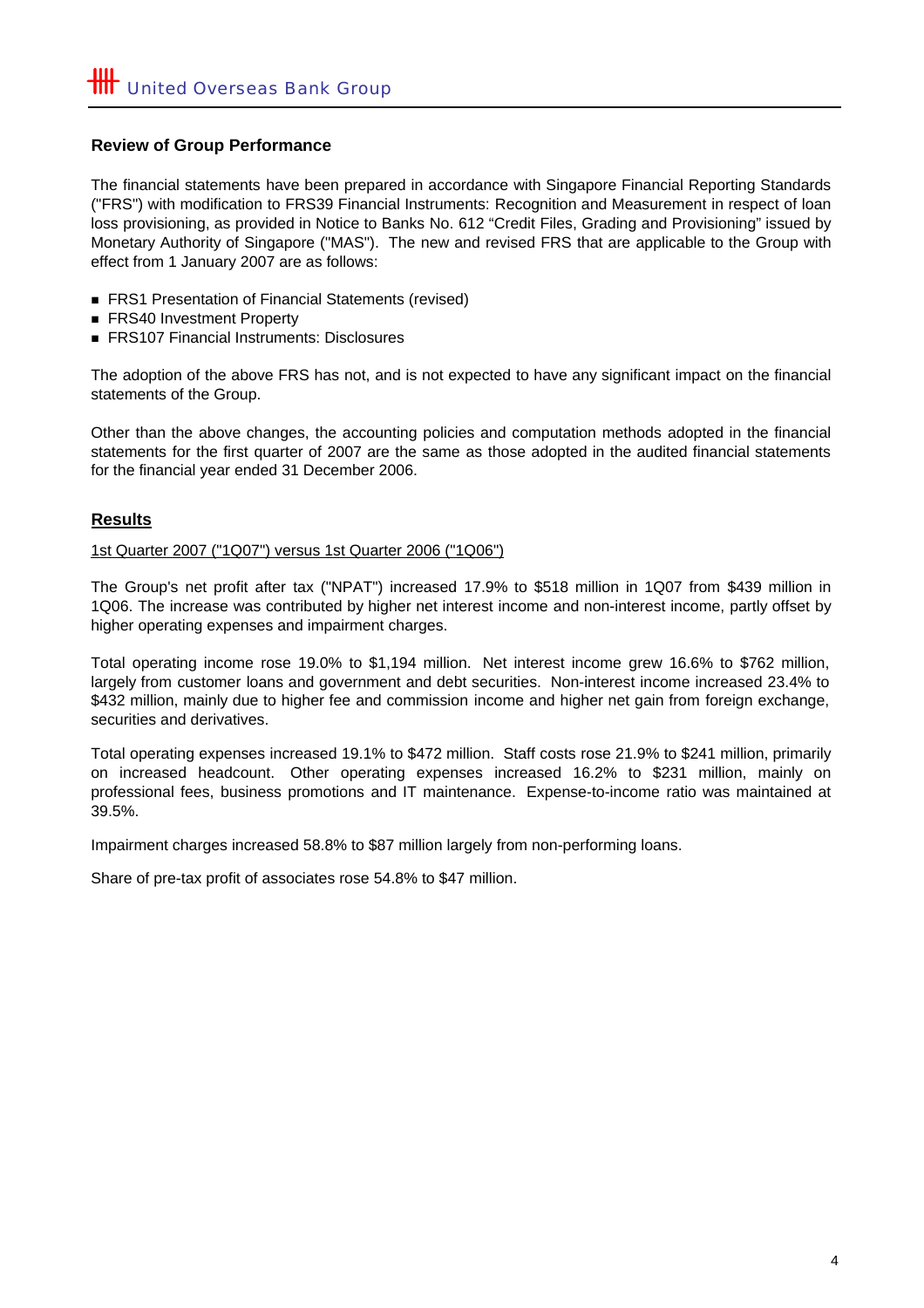# **Review of Group Performance** *(cont'd)*

#### 1st Quarter 2007 ("1Q07") versus 4th Quarter 2006 ("4Q06")

NPAT of \$518 million in 1Q07 was 3.5% lower than the \$537 million recorded in 4Q06. The decrease was mainly due to lower non-interest income and higher impairment charges. These were partially negated by higher net interest income and lower operating expenses.

Total operating income decreased 2.1% to \$1,194 million. Non-interest income declined 16.4% to \$432 million, mainly attributed to lower fee and commission income, and lower net gain from foreign exchange, securities and derivatives. These were partly negated by a 8.5% growth in net interest income, mainly on increased loan volume and improved interest margin.

Total operating expenses decreased 5.1% to \$472 million, mainly due to lower expenses on business promotions, IT and premises maintenance, and commission and brokerage.

Impairment charges increased 35.7% to \$87 million largely from non-performing loans. The increase was partly offset by write-back of impairment charges on investment securities.

# **Balance Sheet**

As at 31 March 2007, the Group's net customer loans was \$79,042 million, an increase of 2.8% and 17.2% over 31 December and 31 March 2006 respectively. Group non-performing loans ("NPLs") of \$2,986 million were 5.7% and 24.4% lower compared to the NPLs as at 31 December and 31 March 2006 respectively. Correspondingly, Group NPL ratio improved to 3.7% (31 December 2006: 4.0% and 31 March 2006: 5.6%). Group NPLs were 55.2% (31 December 2006: 54.1% and 31 March 2006: 56.0%) secured by collateral, and unsecured NPLs were 188.6% (31 December 2006: 172.6% and 31 March 2006: 157.3%) covered by total cumulative impairment.

Against 31 December and 31 March 2006, Group total assets increased 3.4% and 7.8% to \$166,728 million, and shareholders' equity rose 4.3% and 13.3% to \$17,507 million as at 31 March 2007 respectively. Correspondingly, the Group's net asset value per share increased to \$10.95 as at 31 March 2007 (31 December 2006: \$10.48 and 31 March 2006: \$9.54).

The Group's total capital adequacy ratio ("CAR") of 16.2% as at 31 March 2007 (31 December 2006: 16.3% and 31 March 2006: 16.0%) was 6.2% points above the minimum 10% set by MAS.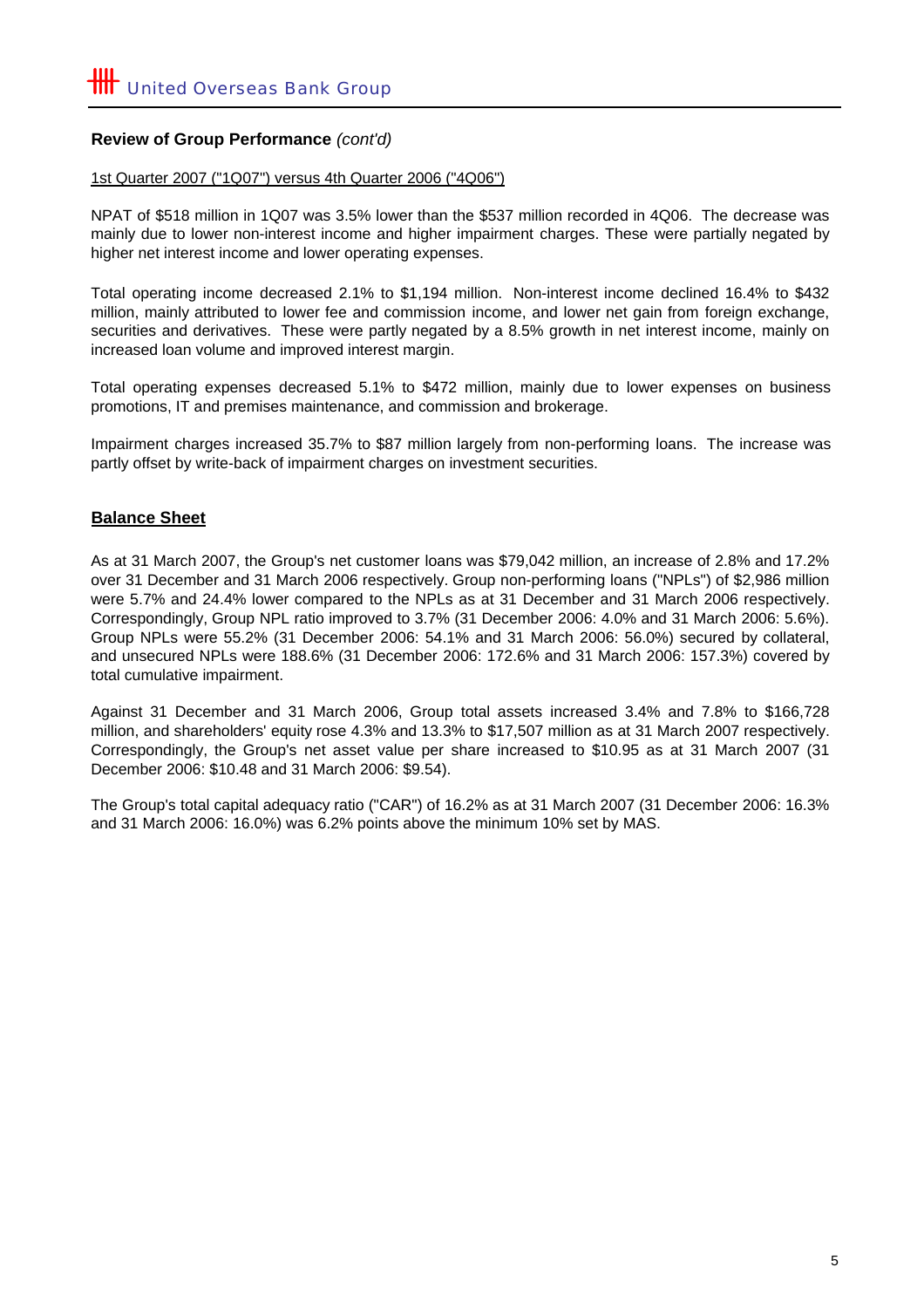# **CONSOLIDATED PROFIT AND LOSS ACCOUNT (UNAUDITED) FOR THE FIRST QUARTER ENDED 31 MARCH 2007**

|                                                                | <b>1st Quarter</b> | 1st Quarter        | 1Q07/                 | 4th Quarter        | 1Q07/                 |
|----------------------------------------------------------------|--------------------|--------------------|-----------------------|--------------------|-----------------------|
|                                                                | 2007<br>\$ million | 2006<br>\$ million | 1Q06<br>$\frac{0}{6}$ | 2006<br>\$ million | 4Q06<br>$\frac{8}{6}$ |
|                                                                |                    |                    |                       |                    |                       |
| Interest income                                                | 1,878              | 1,563              | 20.1                  | 1,852              | 1.4                   |
| Less: Interest expense                                         | 1,116              | 910                | 22.7                  | 1,150              | (3.0)                 |
| Net interest income                                            | 762                | 653                | 16.6                  | 702                | 8.5                   |
| Dividend income                                                | 3                  | 3                  | 32.0                  | 10                 | (65.6)                |
| Fee and commission income                                      | 259                | 222                | 16.5                  | 332                | (21.9)                |
| Rental income                                                  | 16                 | 16                 | 1.4                   | 16                 | 4.2                   |
| Other operating income                                         | 153                | 109                | 40.7                  | 160                | (4.2)                 |
| Total non-interest income                                      | 432                | 350                | 23.4                  | 517                | (16.4)                |
| Total operating income                                         | 1,194              | 1,003              | 19.0                  | 1,219              | (2.1)                 |
| Less:                                                          |                    |                    |                       |                    |                       |
| Staff costs                                                    | 241                | 198                | 21.9                  | 245                | (1.8)                 |
| Other operating expenses                                       | 231                | 199                | 16.2                  | 251                | (8.3)                 |
| Total operating expenses                                       | 472                | 396                | 19.1                  | 497                | (5.1)                 |
| Operating profit before amortisation and<br>impairment charges | 722                | 607                | 18.9                  | 722                | 0.0                   |
| Less: Intangible assets amortised                              | 3                  | 3                  | (6.9)                 | 3                  | 0.2                   |
| Less: Impairment charges                                       | 87                 | 55                 | 58.8                  | 64                 | 35.7                  |
| Operating profit after amortisation and<br>impairment charges  | 631                | 549                | 15.0                  | 654                | (3.5)                 |
| Share of profit of associates                                  | 47                 | 30                 | 54.8                  | 50                 | (5.8)                 |
| Profit before tax                                              | 678                | 579                | 17.1                  | 704                | (3.7)                 |
| Less: Tax                                                      | 145                | 125                | 15.6                  | 150                | (3.5)                 |
| Profit for the financial period                                | 534                | 454                | 17.5                  | 554                | (3.7)                 |
| Attributable to:                                               |                    |                    |                       |                    |                       |
| Equity holders of the Bank                                     | 518                | 439                | 17.9                  | 537                | (3.5)                 |
| Minority interests                                             | 16                 | 15                 | 6.1                   | 18                 | (10.4)                |
|                                                                | 534                | 454                | 17.5                  | 554                | (3.7)                 |
| Annualised earnings per ordinary share $(\phi)$                |                    |                    |                       |                    |                       |
| <b>Basic</b>                                                   | 133.2              | 111.6              | 19.4                  | 138.4              | (3.8)                 |
| <b>Diluted</b>                                                 | 133.1              | 111.6              | 19.3                  | 138.4              | (3.8)                 |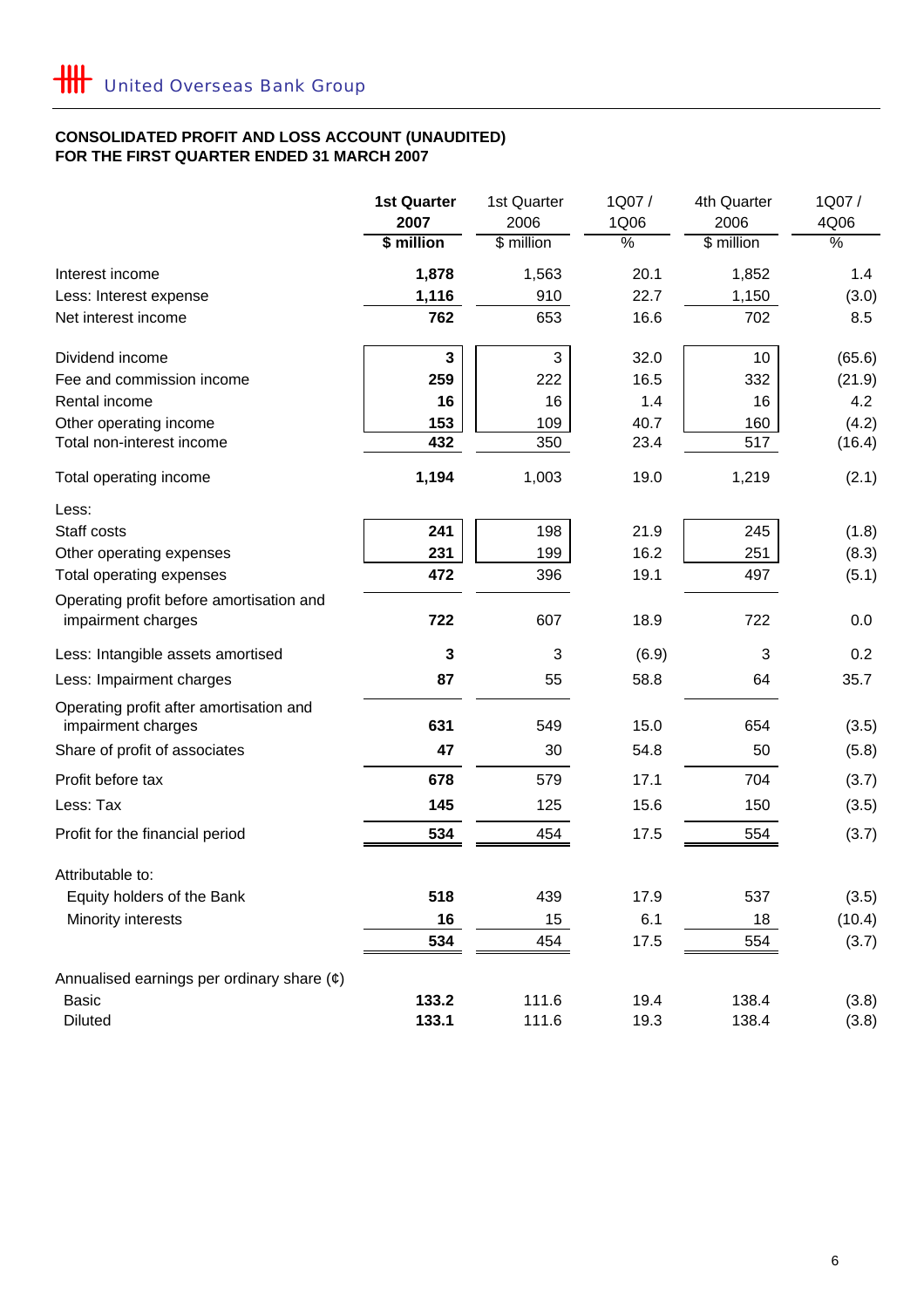### **Net Interest Income**



Net interest income of the Group increased 16.6% to \$762 million in 1Q07 compared to \$653 million in 1Q06. The increase was mainly from customer loans and government and debt securities on account of higher volume and interest margin. Net interest income accounted for 63.8% (1Q06: 65.1%) of total income. Net interest margin improved 14 basis points to 2.18% in 1Q07 from 2.04% in 1Q06.

Net interest income in 1Q07 was 8.5% higher than the \$702 million in 4Q06, largely on increased loan volume and interest margin. Net interest margin improved 19 basis points from 1.99% in 4Q06.

#### Average Interest Rates and Margin

|                                           |                | 1st Quarter 2007           |      |                | 1st Quarter 2006   |      |                | 4th Quarter 2006           |      |  |
|-------------------------------------------|----------------|----------------------------|------|----------------|--------------------|------|----------------|----------------------------|------|--|
|                                           |                | Average Annualised Average |      | Average        | Annualised Average |      |                | Average Annualised Average |      |  |
|                                           | <b>Balance</b> | <b>Interest</b>            | Rate | <b>Balance</b> | Interest           | Rate | <b>Balance</b> | Interest                   | Rate |  |
|                                           | \$ million     | \$ million                 | ℅    | \$ million     | \$ million         | %    | \$ million     | \$ million                 | %    |  |
| Customer loans                            | 77,988         | 4,720                      | 6.05 | 67,050         | 3,714              | 5.54 | 74,895         | 4,423                      | 5.91 |  |
| Inter-bank balances /                     |                |                            |      |                |                    |      |                |                            |      |  |
| balances with central banks               | 37,384         | 1,673                      | 4.48 | 43,893         | 1,824              | 4.15 | 38,887         | 1,777                      | 4.57 |  |
| <b>Securities</b>                         | 26,472         | 1,222                      | 4.61 | 19,042         | 801                | 4.20 | 25,982         | 1,147                      | 4.42 |  |
| <b>Total interest bearing assets</b>      | 141,844        | 7,615                      | 5.37 | 129,985        | 6,338              | 4.88 | 139,764        | 7,347                      | 5.26 |  |
| Customer deposits                         | 98,838         | 2,650                      | 2.68 | 87,992         | 2,068              | 2.35 | 93,712         | 2,490                      | 2.66 |  |
| Inter-bank balances / other               | 38,298         | 1,875                      | 4.90 | 38,458         | 1,621              | 4.21 | 42,018         | 2,072                      | 4.93 |  |
| <b>Total interest bearing liabilities</b> | 137,136        | 4,526                      | 3.30 | 126,450        | 3,689              | 2.92 | 135,730        | 4,562                      | 3.36 |  |
| Net interest income                       |                | 3,089                      |      |                | 2,650              |      |                | 2,784                      |      |  |
| Net interest margin ^                     |                |                            | 2.18 |                |                    | 2.04 |                |                            | 1.99 |  |

^ Net interest margin represents annualised net interest income as a percentage of total interest bearing assets.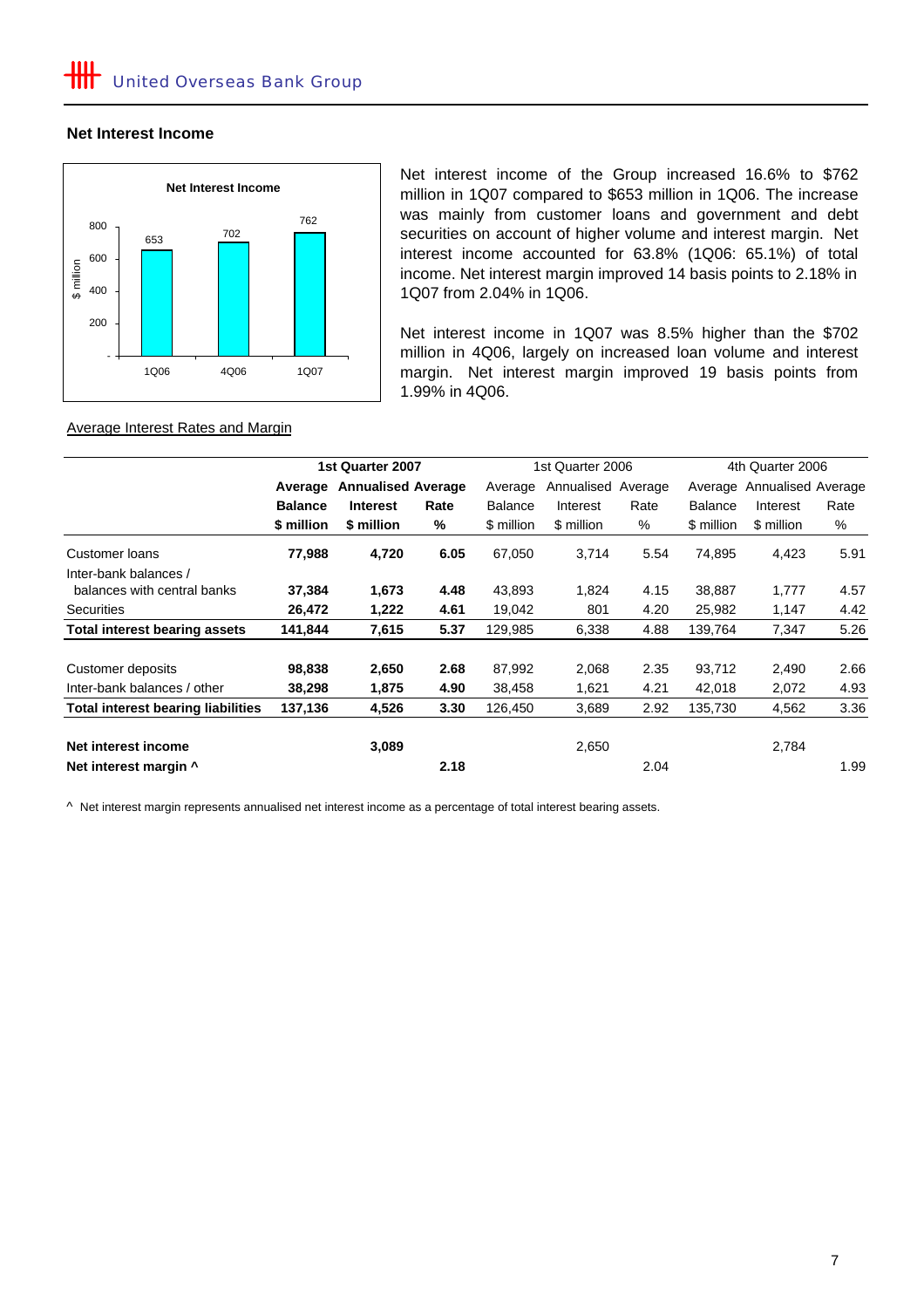#### **Non-Interest Income**



Non-interest income of the Group increased 23.4% to \$432 million in 1Q07 compared to the \$350 million in 1Q06. The growth was largely driven by higher fee and commission income, mainly from fund management, loan-related activities and credit card operations. Higher net gain on foreign exchange, securities and derivatives had also contributed to the growth. The Group's noninterest income in 1Q07 accounted for 36.2% of total income compared to 34.9% in 1Q06.

Non-interest income in 1Q07 decreased 16.4% from \$517 million in 4Q06, mainly attributed to lower fee and commission income, as well as lower net gain on foreign exchange, securities and derivatives.

|                                                                            | <b>1st Quarter</b> | 1st Quarter    | 1Q07/         | 4th Quarter    | 1Q07/         |
|----------------------------------------------------------------------------|--------------------|----------------|---------------|----------------|---------------|
|                                                                            | 2007               | 2006           | 1Q06          | 2006           | 4Q06          |
|                                                                            | \$ million         | \$ million     | $\frac{0}{2}$ | \$ million     | $\frac{0}{2}$ |
| Fee and commission income                                                  |                    |                |               |                |               |
| Credit card                                                                | 38                 | 30             | 25.2          | 40             | (6.3)         |
| Fund management                                                            | 62                 | 49             | 25.6          | 79             | (22.3)        |
| Futures broking                                                            | 9                  | 8              | 16.7          | 7              | 21.7          |
| Investment-related                                                         | 40                 | 39             | 0.4           | 78             | (49.3)        |
| Loan-related                                                               | 44                 | 34             | 28.6          | 56             | (21.7)        |
| Service charges                                                            | 18                 | 17             | 6.9           | 19             | (4.3)         |
| Trade-related                                                              | 42                 | 39             | 6.8           | 45             | (6.1)         |
| Other                                                                      | 7                  | 6              | 25.2          | $\overline{7}$ | 2.9           |
|                                                                            | 259                | 222            | 16.5          | 332            | (21.9)        |
| Dividend and rental income                                                 | 20                 | 19             | 5.7           | 25             | (22.8)        |
| Net gain / (loss) from:<br>Foreign exchange, securities and<br>derivatives |                    | 42             |               | 40             |               |
| - Foreign exchange<br>- Trading securities, government                     | 27                 |                | (36.0)        |                | (31.7)        |
| securities and derivatives                                                 | 34                 | 100            | (65.6)        | 65             | (47.1)        |
| - Investment securities                                                    | 33                 | (78)           | <b>NM</b>     | 28             | 18.3          |
|                                                                            | 95                 | 64             | 47.1          | 133            | (28.7)        |
| Disposal of assets held for sale                                           |                    | $\overline{2}$ | (100.0)       |                |               |
| Disposal of fixed and other assets                                         | 8                  | 3              | 182.2         | 3              | 188.5         |
| Other income                                                               | 50                 | 39             | 27.3          | 24             | 108.3         |
|                                                                            | 153                | 109            | 40.7          | 160            | (4.2)         |
| Total non-interest income                                                  | 432                | 350            | 23.4          | 517            | (16.4)        |
| Fee and commission income / Total income (%)                               | 21.7               | 22.2           | $(0.5)$ % pt  | 27.2           | $(5.5)$ % pt  |
| Non-interest income / Total income (%)                                     | 36.2               | 34.9           | 1.3 % pt      | 42.4           | $(6.2)$ % pt  |

"NM" denotes not meaningful.

### Composition of Non-Interest Income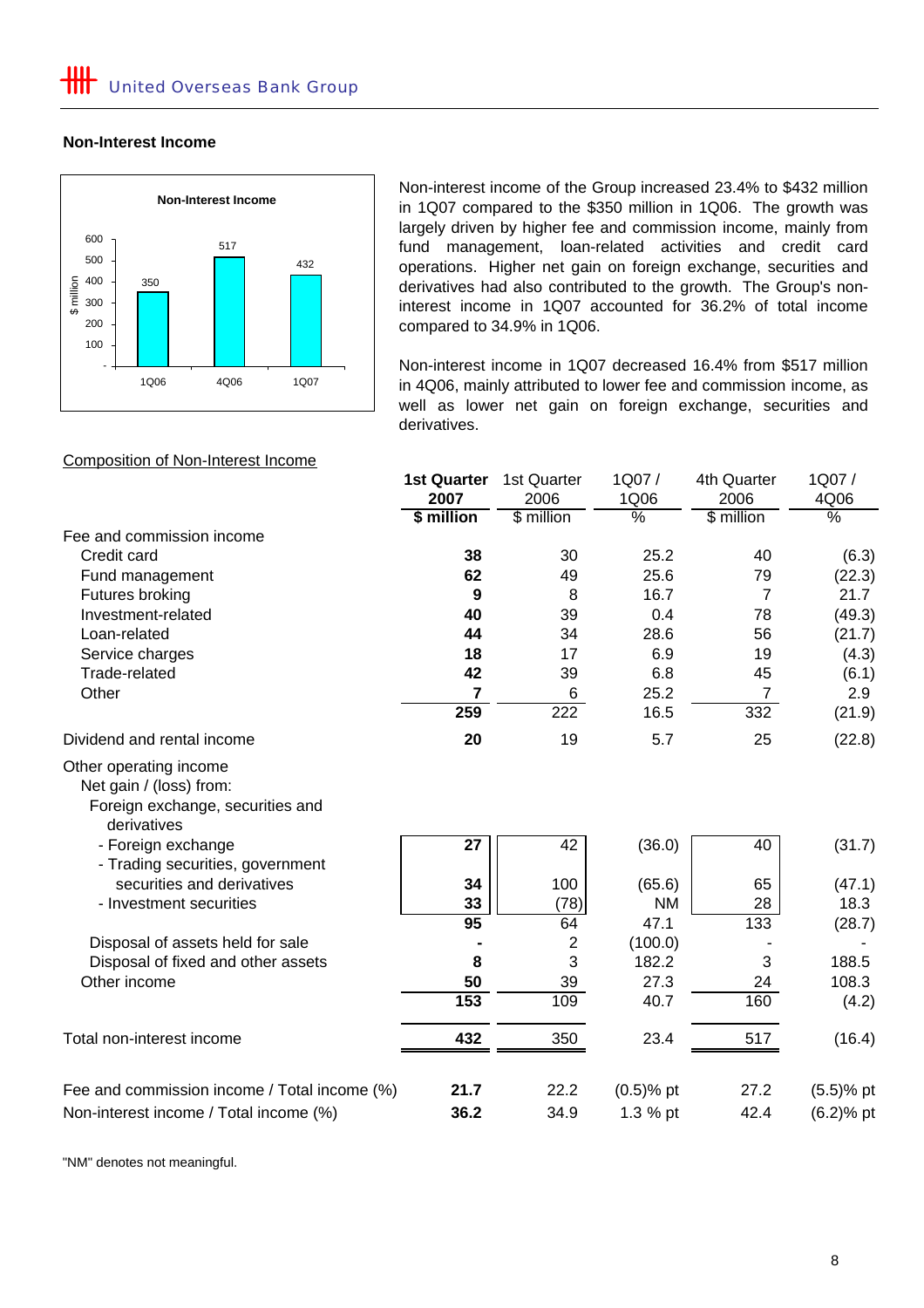# **Operating Expenses**

Total operating expenses increased 19.1% over 1Q06 to \$472 million. Staff costs rose 21.9% to \$241 million, primarily on increased headcount. Other operating expenses increased 16.2% to \$231 million, mainly on professional fees, business promotions and IT maintenance. Expense-to-income ratio was maintained at 39.5%.

Against 4Q06, total operating expenses decreased 5.1% from \$497 million to \$472 million in 1Q07. The decrease was primarily from other operating expenses mainly on business promotions, IT and premises maintenance, and commission and brokerage. Expense-to-income ratio decreased 1.3% points from 40.8% in 4Q06.

|                                          | <b>1st Quarter</b><br>2007 | 1st Quarter<br>2006 | 1Q07/<br>1Q06 | 4th Quarter<br>2006 | 1Q07/<br>4Q06 |
|------------------------------------------|----------------------------|---------------------|---------------|---------------------|---------------|
|                                          | \$ million                 | \$ million          | %             | \$ million          | $\%$          |
| Staff costs                              | 241                        | 198                 | 21.9          | 245                 | (1.8)         |
| Other operating expenses                 |                            |                     |               |                     |               |
| Depreciation of fixed assets             | 35                         | 36                  | (2.4)         | 36                  | (1.9)         |
| Rental of premises and equipment         | 13                         | 11                  | 17.3          | 13                  | (0.4)         |
| Maintenance of premises and other assets | 22                         | 16                  | 32.0          | 26                  | (15.0)        |
| Other expenses                           | 161                        | 135                 | 19.2          | 177                 | (9.2)         |
|                                          | 231                        | 199                 | 16.2          | 251                 | (8.3)         |
| Total operating expenses                 | 472                        | 396                 | 19.1          | 497                 | (5.1)         |
| Expense / Income ratio (%)               | 39.5                       | 39.5                |               | 40.8                | $(1.3)$ % pt  |
| Manpower (number)                        | 20,461                     | 18,624              | 1,837 no.     | 20,102              | 359 no.       |
| Total operating expenses included:       |                            |                     |               |                     |               |
| IT-related expenses                      | 67                         | 56                  | 18.7          | 70                  | (3.8)         |
| IT-related expenses /                    |                            |                     |               |                     |               |
| Total operating expenses (%)             | 14.2                       | 14.2                |               | 14.0                | $0.2 %$ pt    |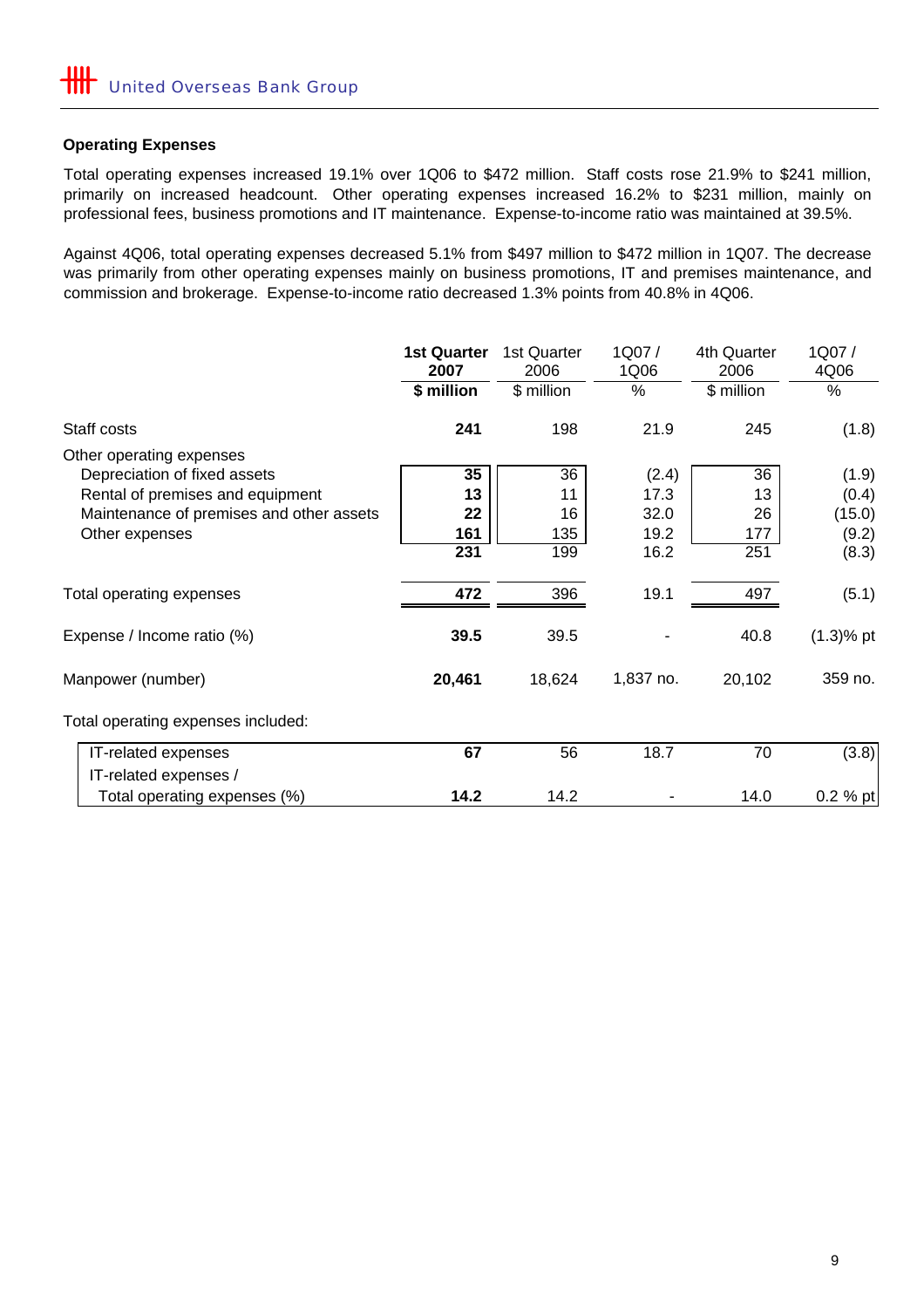# **Impairment Charges**

Group impairment charges of \$87 million in 1Q07 was 58.8% higher than the \$55 million in 1Q06 and 35.7% higher than the \$64 million in 4Q06, mainly due to higher impairment charges on non-performing loans. The increase over 4Q06 was partly negated by write-back of impairment charges on investment securities.

|                                          | <b>1st Quarter</b><br>2007<br>\$ million | 1st Quarter<br>2006<br>\$ million | 1Q07/<br>1Q06<br>$\%$ | 4th Quarter<br>2006<br>\$ million | 1Q07/<br>4Q06<br>% |
|------------------------------------------|------------------------------------------|-----------------------------------|-----------------------|-----------------------------------|--------------------|
| Individual impairment on loans           |                                          |                                   |                       |                                   |                    |
| Singapore                                | 28                                       | 48                                | (40.4)                | (16)                              | <b>NM</b>          |
| Regional countries ^                     | 60                                       | (2)                               | <b>NM</b>             | 58                                | 3.6                |
| Greater China M                          | (3)                                      | 8                                 | (141.3)               | (2)                               | (110.7)            |
| Other                                    |                                          | 5                                 | (80.7)                | 0                                 | 145.7              |
|                                          | 86                                       | 59                                | 46.3                  | 41                                | 110.4              |
| Other individual impairment / provisions | 1                                        | (4)                               | <b>NM</b>             | 24                                | (94.2)             |
| Total impairment charges                 | 87                                       | 55                                | 58.8                  | 64                                | 35.7               |

^ Regional countries comprise Malaysia, Indonesia, the Philippines and Thailand.

^^ Greater China comprises China, Hong Kong S.A.R. and Taiwan.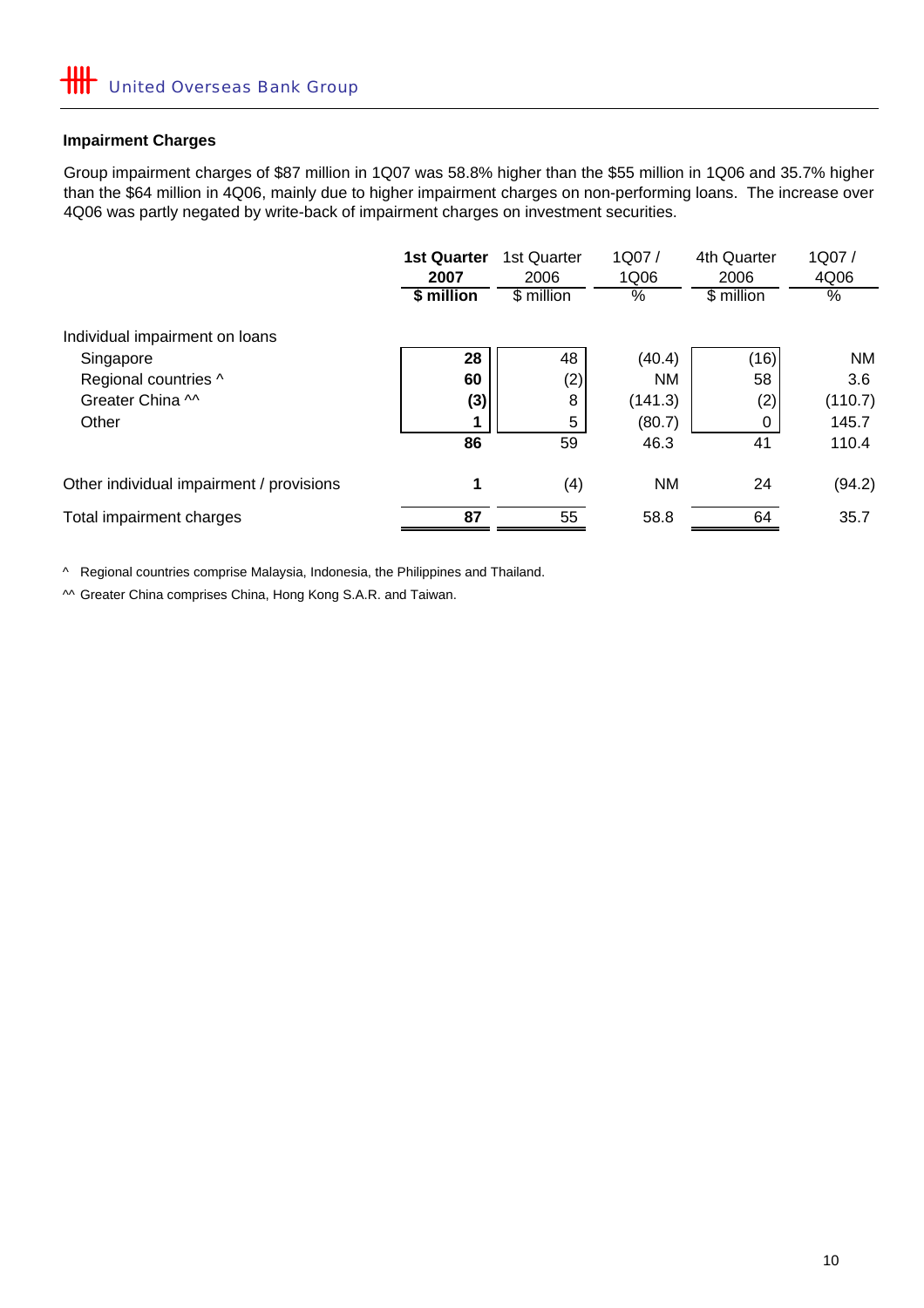#### **Customer Loans**

Net customer loans grew 2.8% over 31 December 2006 and 17.2% over 31 March 2006 to \$79,042 million as at 31 March 2007, largely contributed by higher term loans and housing loans. The increase was broad-based, across the various industries.

| Customer Loans Analysed by | 31-Mar-07  |       | 31-Dec-06  |       | 31-Mar-06  |       |
|----------------------------|------------|-------|------------|-------|------------|-------|
| <b>Product Group</b>       | \$ million | %     | \$ million | $\%$  | \$ million | %     |
| Housing loans              | 19.793     | 24.3  | 18,898     | 23.8  | 17.103     | 24.4  |
| Term loans                 | 47.546     | 58.3  | 46,073     | 58.1  | 39,639     | 56.5  |
| Trade financing            | 5,600      | 6.8   | 5,658      | 7.1   | 4,730      | 6.7   |
| Overdrafts                 | 8,624      | 10.6  | 8,752      | 11.0  | 8,708      | 12.4  |
| Total gross customer loans | 81,563     | 100.0 | 79,380     | 100.0 | 70.179     | 100.0 |
| Individual impairment      | (1, 248)   |       | (1,235)    |       | (1, 462)   |       |
| Collective impairment      | (1, 273)   |       | (1,271)    |       | (1,272)    |       |
| Total net customer loans   | 79,042     |       | 76,875     |       | 67,445     |       |

| Gross Customer Loans Analysed by      | 31-Mar-07  |       | 31-Dec-06  |       | 31-Mar-06  |       |
|---------------------------------------|------------|-------|------------|-------|------------|-------|
| Industry                              | \$ million | %     | \$ million | %     | \$ million | $\%$  |
| Transport, storage and communication  | 4,232      | 5.2   | 4.024      | 5.1   | 2,703      | 3.8   |
| Building and construction             | 8,382      | 10.3  | 7,894      | 9.9   | 7,632      | 10.9  |
| Manufacturing                         | 9.444      | 11.6  | 8,860      | 11.1  | 8.117      | 11.6  |
| Non-bank financial institutions       | 12.829     | 15.7  | 12.912     | 16.3  | 10.077     | 14.3  |
| General commerce                      | 11.671     | 14.3  | 11.735     | 14.8  | 11.235     | 16.0  |
| Professionals and private individuals | 10,349     | 12.7  | 10.296     | 13.0  | 9,953      | 14.2  |
| Housing loans                         | 19,793     | 24.3  | 18,898     | 23.8  | 17.103     | 24.4  |
| Other                                 | 4,863      | 5.9   | 4,761      | 6.0   | 3,359      | 4.8   |
| Total gross customer loans            | 81,563     | 100.0 | 79,380     | 100.0 | 70.179     | 100.0 |

| Gross Customer Loans Analysed by | 31-Mar-07  |       | 31-Dec-06  |       | 31-Mar-06  |       |
|----------------------------------|------------|-------|------------|-------|------------|-------|
| <b>Remaining Maturity</b>        | \$ million | %     | \$ million | $\%$  | \$ million | $\%$  |
| Within 1 year                    | 34.626     | 42.4  | 35.096     | 44.2  | 33.400     | 47.6  |
| Over 1 year but within 3 years   | 10.715     | 13.1  | 10.215     | 12.9  | 8.422      | 12.0  |
| Over 3 years but within 5 years  | 10,728     | 13.2  | 9.490      | 11.9  | 7.197      | 10.3  |
| Over 5 years                     | 25.495     | 31.3  | 24.579     | 31.0  | 21.160     | 30.1  |
| Total gross customer loans       | 81.563     | 100.0 | 79.380     | 100.0 | 70.179     | 100.0 |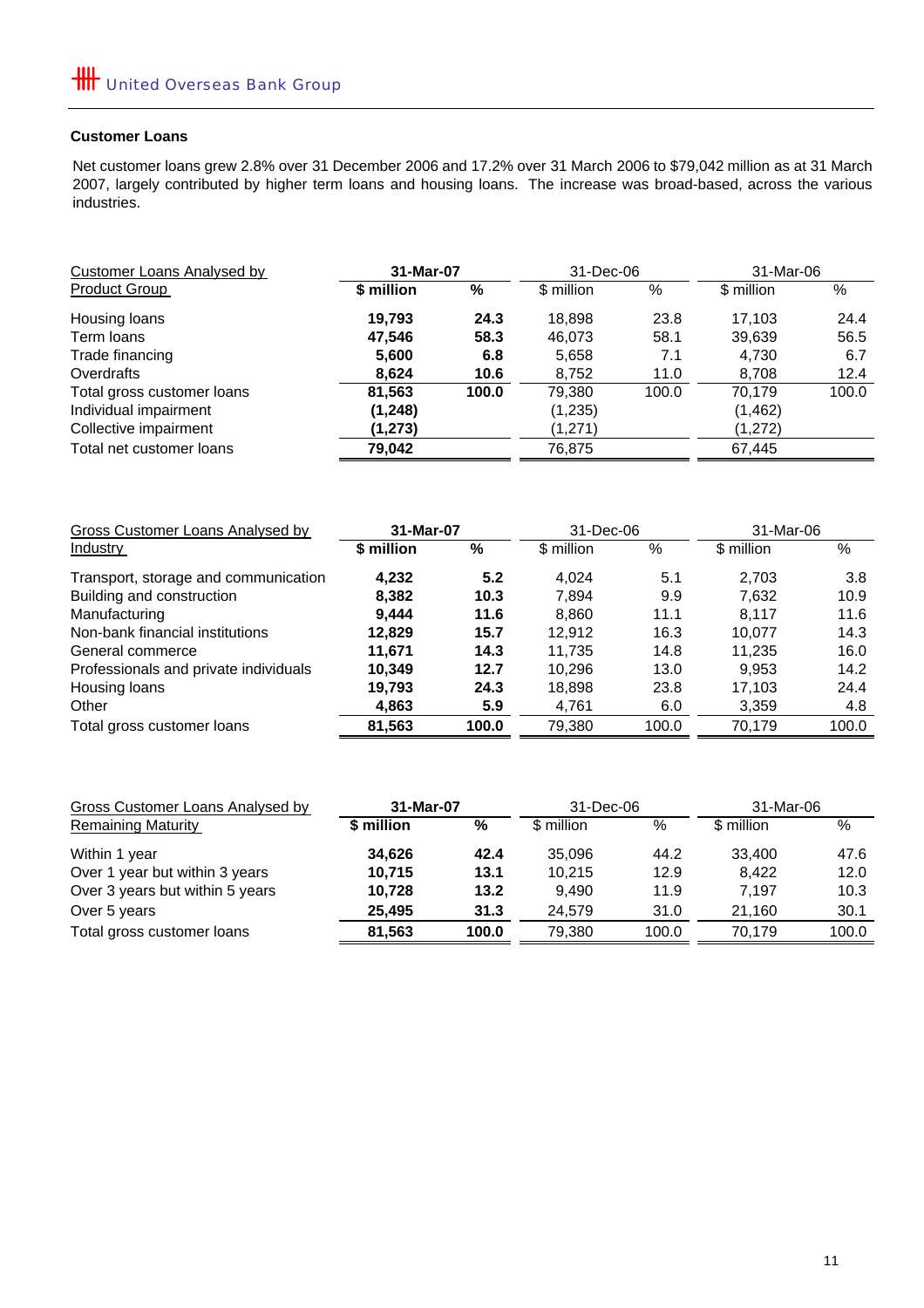#### **Deposits**

Total deposits increased 3.4% and 7.9% over 31 December and 31 March 2006 respectively to \$133,384 million as at 31 March 2007. The increase was mainly from fixed deposits.

As at 31 March 2007, customer deposits accounted for 74.7% of total deposits and the loans-to-deposits ratio was 79.3%.

|                                     | 31-Mar-07  |       | 31-Dec-06  |       | 31-Mar-06  |       |
|-------------------------------------|------------|-------|------------|-------|------------|-------|
| Deposits Analysed by Product Group  | \$ million | %     | \$ million | %     | \$ million | %     |
| Banker deposits                     | 33,709     | 25.3  | 33,449     | 25.9  | 35,524     | 28.7  |
| Customer deposits                   |            |       |            |       |            |       |
| Fixed deposits                      | 66,989     | 50.2  | 63,053     | 48.9  | 58,185     | 47.1  |
| Current, savings and other deposits | 32,685     | 24.5  | 32,499     | 25.2  | 29,953     | 24.2  |
|                                     | 99,674     | 74.7  | 95,552     | 74.1  | 88,138     | 71.3  |
| Total deposits                      | 133,384    | 100.0 | 129,000    | 100.0 | 123,662    | 100.0 |
| Loans / Deposits ratio * (%)        |            | 79.3  |            | 80.5  |            | 76.5  |
| Deposits Analysed by Remaining      | 31-Mar-07  |       | 31-Dec-06  |       | 31-Mar-06  |       |
| <b>Maturity</b>                     | \$ million | %     | \$ million | %     | \$ million | %     |
| Within 1 year                       | 129,507    | 97.1  | 125,030    | 96.9  | 120,672    | 97.6  |
| Over 1 year but within 3 years      | 1,713      | 1.3   | 1,734      | 1.4   | 1,263      | 1.0   |
| Over 3 years but within 5 years     | 1,505      | 1.1   | 1,566      | 1.2   | 898        | 0.7   |
| Over 5 years                        | 659        | 0.5   | 670        | 0.5   | 829        | 0.7   |
| Total deposits                      | 133,384    | 100.0 | 129,000    | 100.0 | 123,662    | 100.0 |

\* "Loans" refers to net customer loans while "Deposits" refers to customer deposits.

### **Debts Issued**

|                                                      | 31-Mar-07  | 31-Dec-06  | 31-Mar-06  |
|------------------------------------------------------|------------|------------|------------|
|                                                      | \$ million | \$ million | \$ million |
| Subordinated debts (unsecured)<br>Due after one year | 5,272      | 5.261      | 5,395      |
| Other debts issued                                   |            |            |            |
| Due within one year (secured) ^                      | 788        | 803        | 830        |
| Due within one year (unsecured)                      | 101        | 136        | 96         |
| Due after one year (unsecured)                       | 396        | 396        | 467        |
|                                                      | 1,285      | 1,335      | 1,393      |
| Total debts issued                                   | 6,556      | 6,596      | 6,788      |
|                                                      |            |            |            |

^ The debts were secured by a floating charge on the assets of Archer 1 Limited, a special purpose entity of the Group.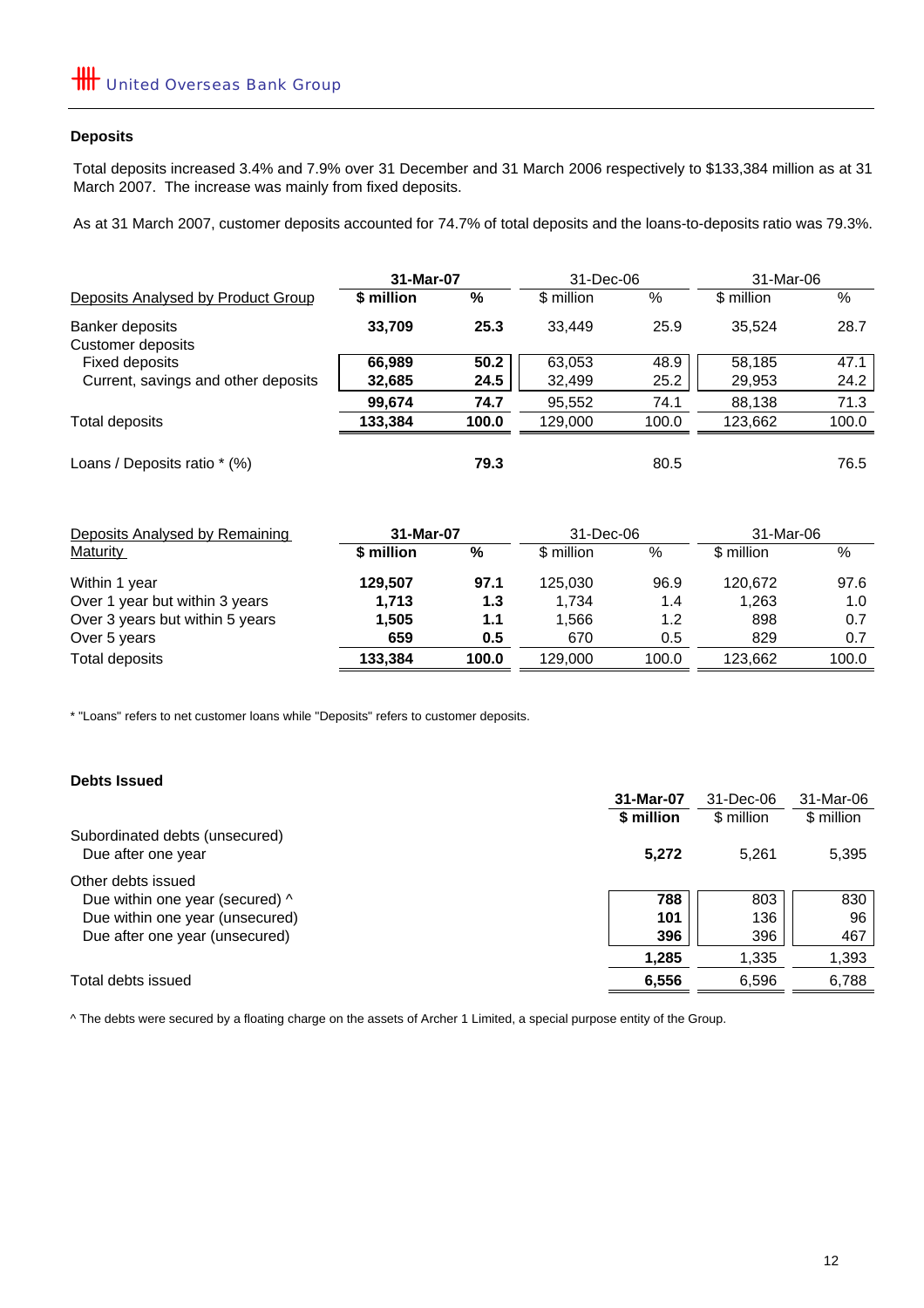#### **Shareholders' Equity**

Shareholders' equity rose 4.3% and 13.3% over 31 December and 31 March 2006 respectively to \$17,507 million as at 31 March 2007, mainly contributed by higher retained profit.

As at 31 March 2007, revaluation surplus of \$1,489 million on the Group's properties was not recognised in the financial statements.

|                                                    | 31-Mar-07  | 31-Dec-06  | 31-Mar-06  |  |
|----------------------------------------------------|------------|------------|------------|--|
|                                                    | \$ million | \$ million | \$ million |  |
| Shareholders' equity                               | 17.507     | 16.791     | 15.453     |  |
| Add: Revaluation surplus                           | 1.489      | 1.486      | 1.645      |  |
| Shareholders' equity including revaluation surplus | 18.996     | 18.277     | 17,098     |  |
|                                                    |            |            |            |  |

# **Changes in Ordinary Shares of the Bank**

|                                                                          | No. of Shares |
|--------------------------------------------------------------------------|---------------|
|                                                                          | '000          |
| <b>Ordinary Shares</b>                                                   |               |
| Balance at 1 January 2007                                                | 1,523,276     |
| Exercise of share options granted under the UOB 1999 Share Option Scheme | 236           |
| Balance at 31 March 2007                                                 | 1,523,512     |
|                                                                          |               |
|                                                                          |               |

|                                                  | 31-Mar-07 | 31-Dec-06 | 31-Mar-06 |  |
|--------------------------------------------------|-----------|-----------|-----------|--|
|                                                  | '000      | '000'     | '000'     |  |
| Number of new shares that would have been issued |           |           |           |  |
| upon exercise of all outstanding options         | 716       | 952       | 2.121     |  |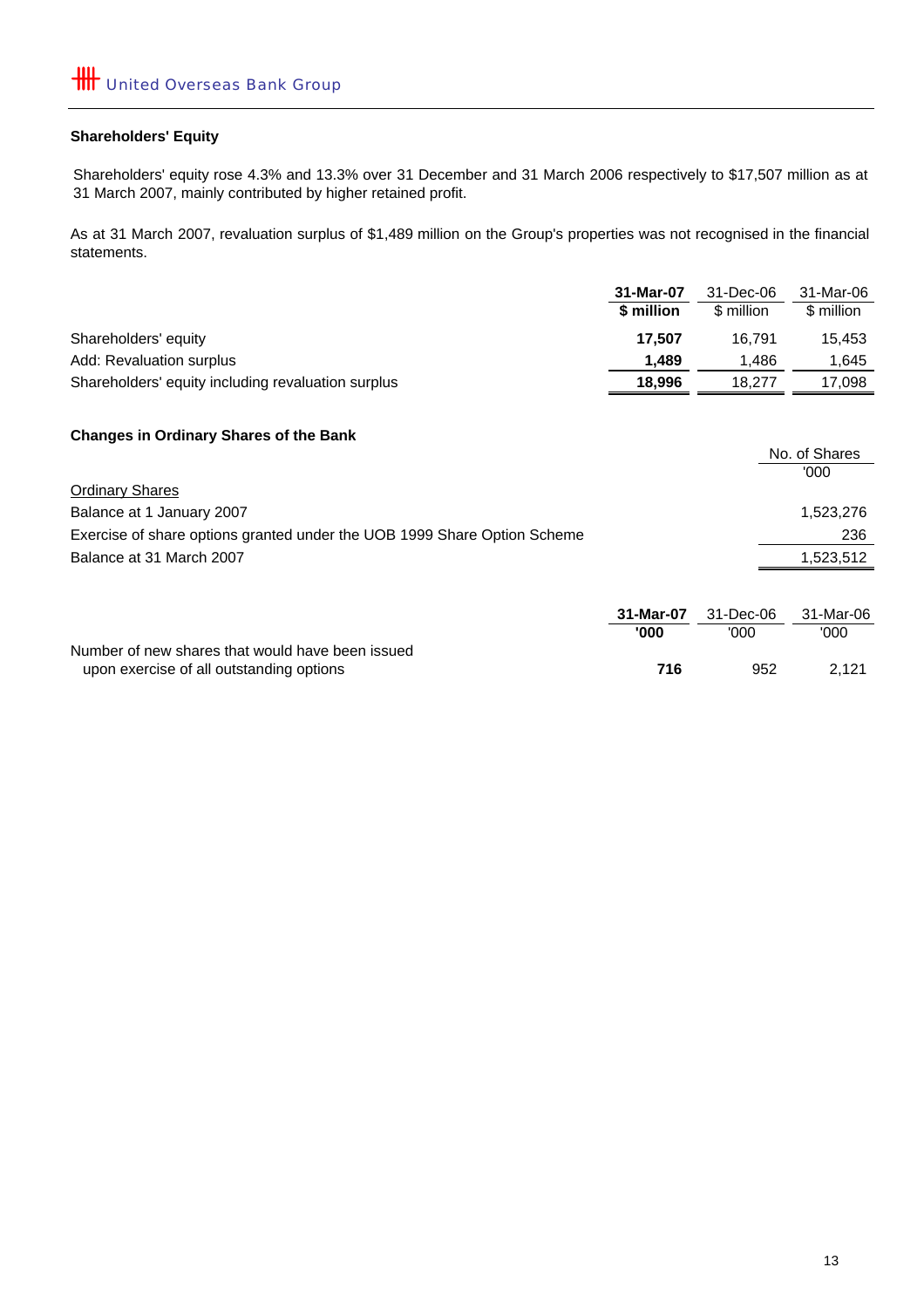#### **Non-Performing Loans and Cumulative Impairment**

#### NPLs and Cumulative Impairment of the Group

Group NPLs as at 31 March 2007 were \$2,986 million, representing a decrease of 5.7% and 24.4% over 31 December and 31 March 2006 respectively. NPL ratio had improved over the years to 3.7% as at 31 March 2007.

As at 31 March 2007, total NPLs were 55.2% (31 December 2006: 54.1% and 31 March 2006: 56.0%) secured by collateral, and 84.5% (31 December 2006: 79.2% and 31 March 2006: 69.3%) covered by total cumulative impairment.



#### **31-Mar-07** 31-Dec-06 31-Mar-06 31-Dec-05 31-Dec-04

| <b>NPLs</b>                                          |       |       |       |       | \$ million |
|------------------------------------------------------|-------|-------|-------|-------|------------|
| Substandard                                          | 1,946 | 2,119 | 2,594 | 2,529 | 3,347      |
| Doubtful                                             | 160   | 160   | 405   | 464   | 350        |
| Loss                                                 | 880   | 886   | 951   | 938   | 1,787      |
|                                                      | 2,986 | 3,165 | 3,950 | 3,931 | 5,484      |
| <b>Cumulative Impairment</b>                         |       |       |       |       | \$ million |
| Individual                                           | 1,250 | 1,237 | 1,464 | 1,444 | 2,354      |
| Collective                                           | 1,273 | 1,271 | 1,272 | 1,270 | 1,370      |
|                                                      | 2,523 | 2,508 | 2,736 | 2,714 | 3,724      |
| Ratios                                               |       |       |       |       | %          |
| NPL ratio*                                           | 3.7   | 4.0   | 5.6   | 5.6   | 8.0        |
| NPLs / Total assets                                  | 1.8   | 2.0   | 2.6   | 2.7   | 4.1        |
| Cumulative impairment / NPLs                         | 84.5  | 79.2  | 69.3  | 69.0  | 67.9       |
| Cumulative impairment / Doubtful & Loss NPLs         | 242.6 | 239.8 | 201.8 | 193.6 | 174.3      |
| Cumulative impairment / Unsecured NPLs               | 188.6 | 172.6 | 157.3 | 159.4 | 138.6      |
| Cumulative impairment ^ / Gross customer loans       | 3.1   | 3.2   | 3.9   | 3.9   | 5.4        |
| Collective impairment / Gross customer loans (net of |       |       |       |       |            |
| individual impairment ^)                             | 1.6   | 1.6   | 1.9   | 1.9   | 2.1        |

\* NPL ratio represents NPLs (excluding debt securities) as a percentage of gross customer loans.

^ Excluding debt securities.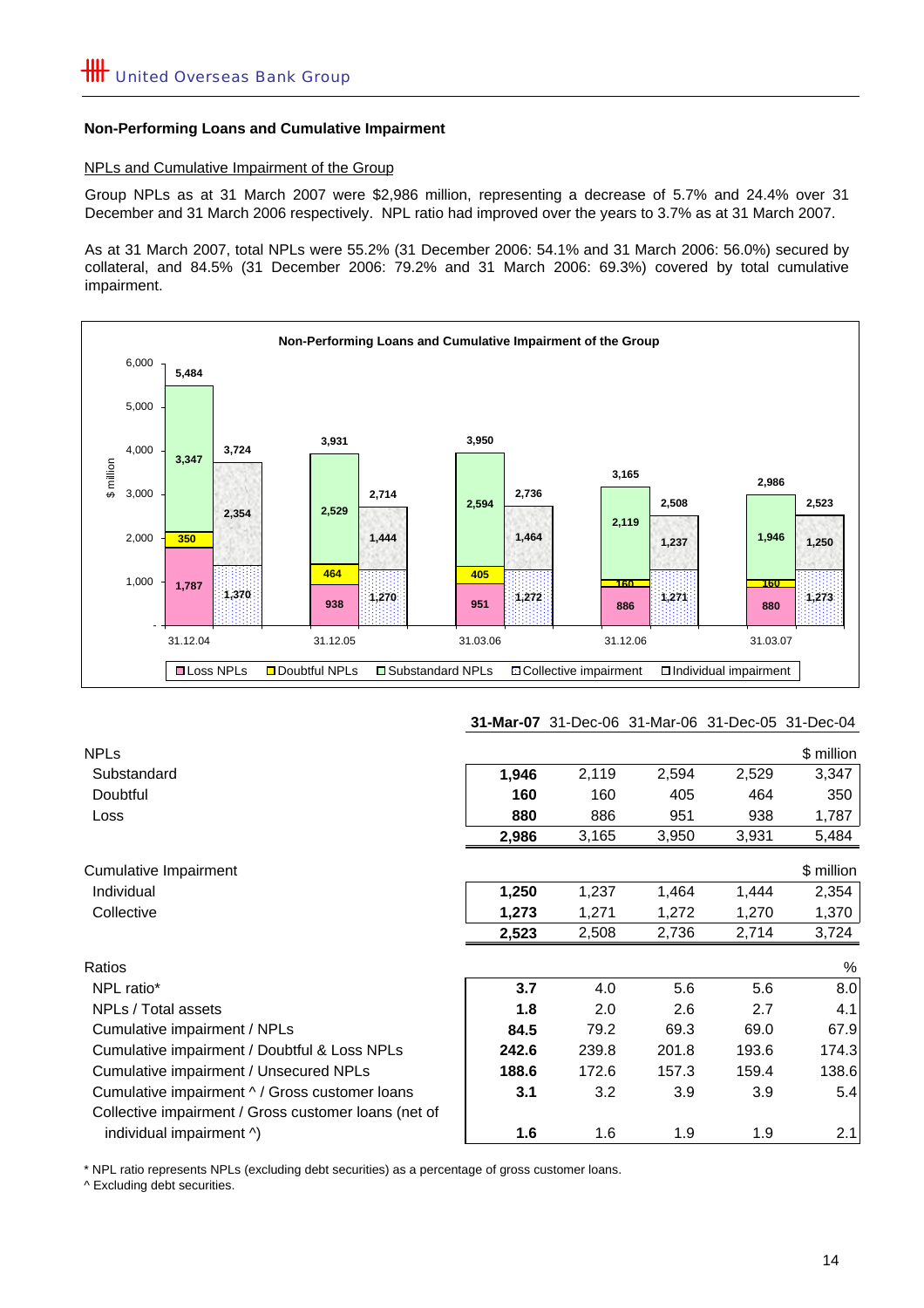#### **Non-Performing Loans and Cumulative Impairment** *(cont'd)*

#### NPLs by Region

NPLs of Singapore and the Regional Countries accounted for 39.0% and 57.5% of the total NPLs as at 31 March 2007 respectively.

As at 31 March 2007, Singapore NPLs decreased by 13.4% to \$1,166 million while Regional NPLs increased marginally to \$1,715 million over 31 December 2006.

|                           |            | 31-Mar-07        |            | 31-Dec-06 |            | 31-Mar-06 |  |
|---------------------------|------------|------------------|------------|-----------|------------|-----------|--|
|                           | \$ million | $\%$             | \$ million | $\%$      | \$ million | %         |  |
| Singapore                 | 1,166      | 39.0             | 1,346      | 42.5      | 1,894      | 47.9      |  |
| <b>Regional Countries</b> |            |                  |            |           |            |           |  |
| Malaysia                  | 577        | 19.3             | 594        | 18.8      | 678        | 17.2      |  |
| Indonesia                 | 115        | 3.9 <sub>l</sub> | 115        | 3.6       | 100        | 2.5       |  |
| Philippines               | 182        | 6.1              | 182        | 5.8       | 189        | 4.8       |  |
| Thailand                  | 841        | 28.2             | 823        | 26.0      | 926        | 23.4      |  |
|                           | 1,715      | 57.5             | 1,714      | 54.2      | 1,893      | 47.9      |  |
| Greater China             | 17         | 0.6              | 19         | 0.6       | 75         | 1.9       |  |
| Other                     | 88         | 2.9              | 86         | 2.7       | 88         | 2.3       |  |
| <b>Total NPLs</b>         | 2,986      | 100.0            | 3.165      | 100.0     | 3,950      | 100.0     |  |

#### NPLs by Industry

A downward trend in NPLs was registered across all industries.

|                                       | 31-Mar-07  |                            | 31-Dec-06  |                     | 31-Mar-06  |                     |
|---------------------------------------|------------|----------------------------|------------|---------------------|------------|---------------------|
|                                       | <b>NPL</b> | <b>NPL</b><br><b>Ratio</b> | <b>NPL</b> | <b>NPL</b><br>Ratio | <b>NPL</b> | <b>NPL</b><br>Ratio |
|                                       | \$ million | %                          | \$ million | $\%$                | \$ million | %                   |
| Transport, storage and communication  | 58         | 1.4                        | 70         | 1.7                 | 92         | 3.4                 |
| Building and construction             | 391        | 4.7                        | 428        | 5.4                 | 562        | 7.4                 |
| Manufacturing                         | 759        | 8.0                        | 786        | 8.9                 | 949        | 11.7                |
| Non-bank financial institutions       | 330        | 2.6                        | 398        | 3.1                 | 519        | 5.2                 |
| General commerce                      | 644        | 5.5                        | 651        | 5.5                 | 838        | 7.5                 |
| Professionals and private individuals | 400        | 3.9                        | 408        | 4.0                 | 536        | 5.4                 |
| Housing loans                         | 297        | 1.5                        | 304        | 1.6                 | 332        | 1.9                 |
| Other                                 | 104        | 2.1                        | 117        | 2.5                 | 119        | 3.5                 |
| Sub-total                             | 2,983      | 3.7                        | 3,162      | 4.0                 | 3,947      | 5.6                 |
| Debt securities                       | 3          |                            | 3          |                     | 3          |                     |
| <b>Total NPLs</b>                     | 2,986      |                            | 3,165      |                     | 3,950      |                     |

#### Secured / Unsecured NPLs

As at 31 March 2007, Group NPLs were 55.2% secured by collateral. The main bulk of the secured NPLs were covered by mortgaged properties.

|                   |            | 31-Mar-07 |            | 31-Dec-06 |            | 31-Mar-06 |  |
|-------------------|------------|-----------|------------|-----------|------------|-----------|--|
|                   | \$ million | %         | \$ million | %         | \$ million | %         |  |
| Secured           | 1.648      | 55.2      | 1.712      | 54.1      | 2.211      | 56.0      |  |
| Unsecured         | 1.338      | 44.8      | 1.453      | 45.9      | 1.739      | 44.0      |  |
| <b>Total NPLs</b> | 2.986      | 100.0     | 3,165      | 100.0     | 3,950      | 100.0     |  |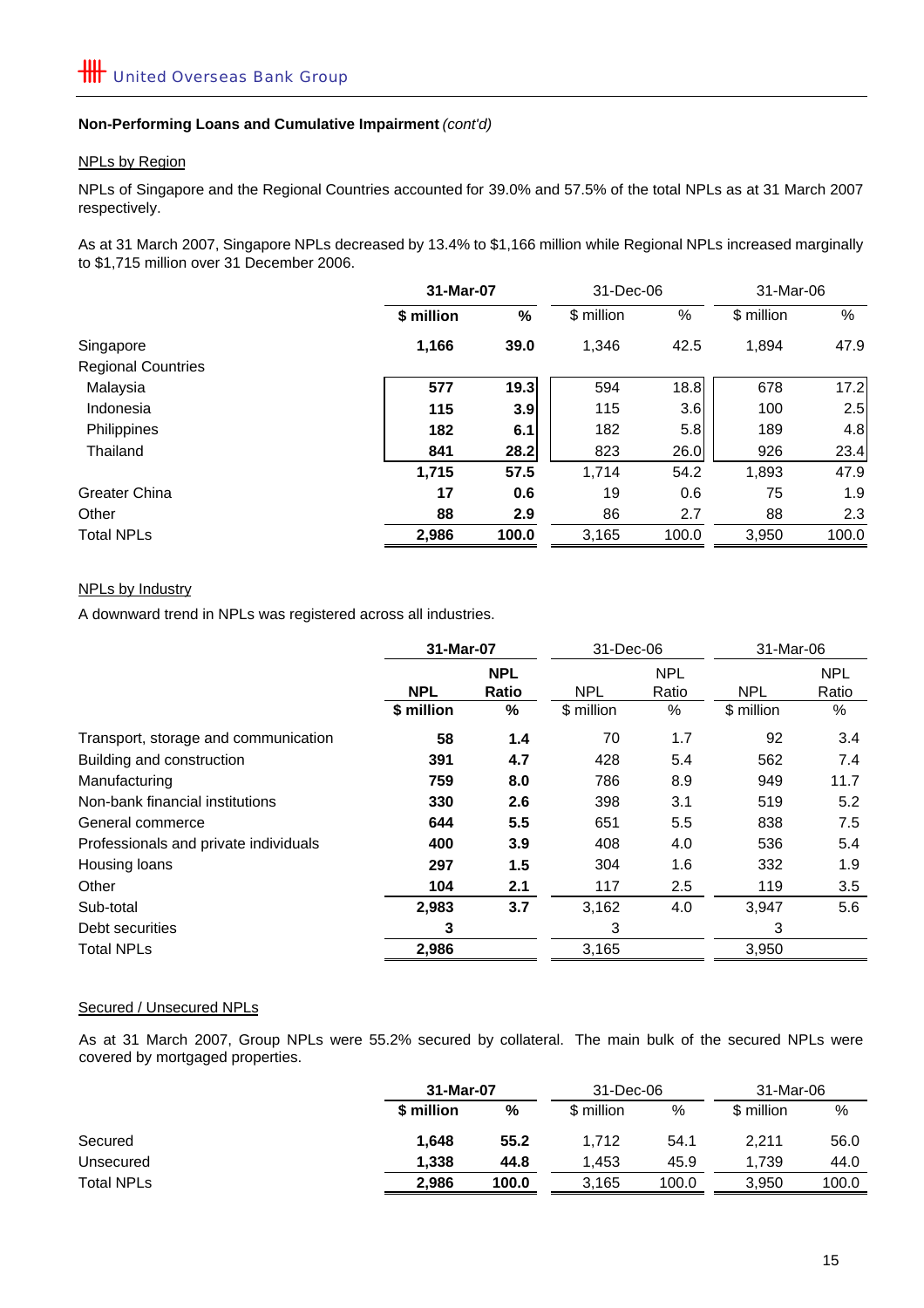# **Geographical Segments**

The following geographical segment information is based on the location where the transactions and assets are booked which approximates that based on the location of the customers and assets. The information is stated after elimination of inter-segment transactions.

Total Operating Income

|                                           | <b>1st Quarter</b> |       | 1st Quarter |       | 4th Quarter |       |
|-------------------------------------------|--------------------|-------|-------------|-------|-------------|-------|
|                                           | 2007               |       | 2006        |       | 2006        |       |
|                                           | \$ million         | %     | \$ million  | $\%$  | \$ million  | %     |
| Singapore (including Asian Currency Unit) | 740                | 62.0  | 627         | 62.5  | 745         | 61.1  |
| Other ASEAN countries                     | 323                | 27.0  | 276         | 27.5  | 327         | 26.8  |
| Other Asia-Pacific countries              | 56                 | 4.7   | 41          | 4.1   | 51          | 4.2   |
| Rest of the world                         | 75                 | 6.3   | 59          | 5.9   | 96          | 7.9   |
| Total                                     | 1.194              | 100.0 | 1.003       | 100.0 | 1.219       | 100.0 |

Profit before Tax

|                                           | <b>1st Quarter</b><br>2007 |       | 1st Quarter<br>2006 |       | 4th Quarter<br>2006 |       |
|-------------------------------------------|----------------------------|-------|---------------------|-------|---------------------|-------|
|                                           | \$ million                 | %     | \$ million          | %     | \$ million          | %     |
| Singapore (including Asian Currency Unit) | 495                        | 72.7  | 431                 | 74.1  | 460                 | 65.1  |
| Other ASEAN countries                     | 101                        | 14.8  | 104                 | 17.9  | 126                 | 17.8  |
| Other Asia-Pacific countries              | 36                         | 5.3   | 6                   | 1.0   | 50                  | 7.1   |
| Rest of the world                         | 49                         | 7.2   | 41                  | 7.0   | 71                  | 10.0  |
|                                           | 681                        | 100.0 | 582                 | 100.0 | 707                 | 100.0 |
| Intangible assets amortised / impaired    | (3)                        |       | (3)                 |       | (3)                 |       |
| Total                                     | 678                        |       | 579                 |       | 704                 |       |

Total Assets

|                                           | 31-Mar-07  |       | 31-Dec-06  |       | 31-Mar-06  |       |
|-------------------------------------------|------------|-------|------------|-------|------------|-------|
|                                           | \$ million | %     | \$ million | %     | \$ million | $\%$  |
| Singapore (including Asian Currency Unit) | 105,677    | 65.1  | 105.397    | 67.1  | 100.709    | 67.0  |
| Other ASEAN countries                     | 30.145     | 18.5  | 25.670     | 16.4  | 26.405     | 17.6  |
| Other Asia-Pacific countries              | 17,064     | 10.5  | 15,236     | 9.7   | 15,725     | 10.4  |
| Rest of the world                         | 9.554      | 5.9   | 10.716     | 6.8   | 7.477      | 5.0   |
|                                           | 162.440    | 100.0 | 157,019    | 100.0 | 150.316    | 100.0 |
| Intangible assets                         | 4.288      |       | 4,293      |       | 4,296      |       |
| Total                                     | 166,728    |       | 161.312    |       | 154,612    |       |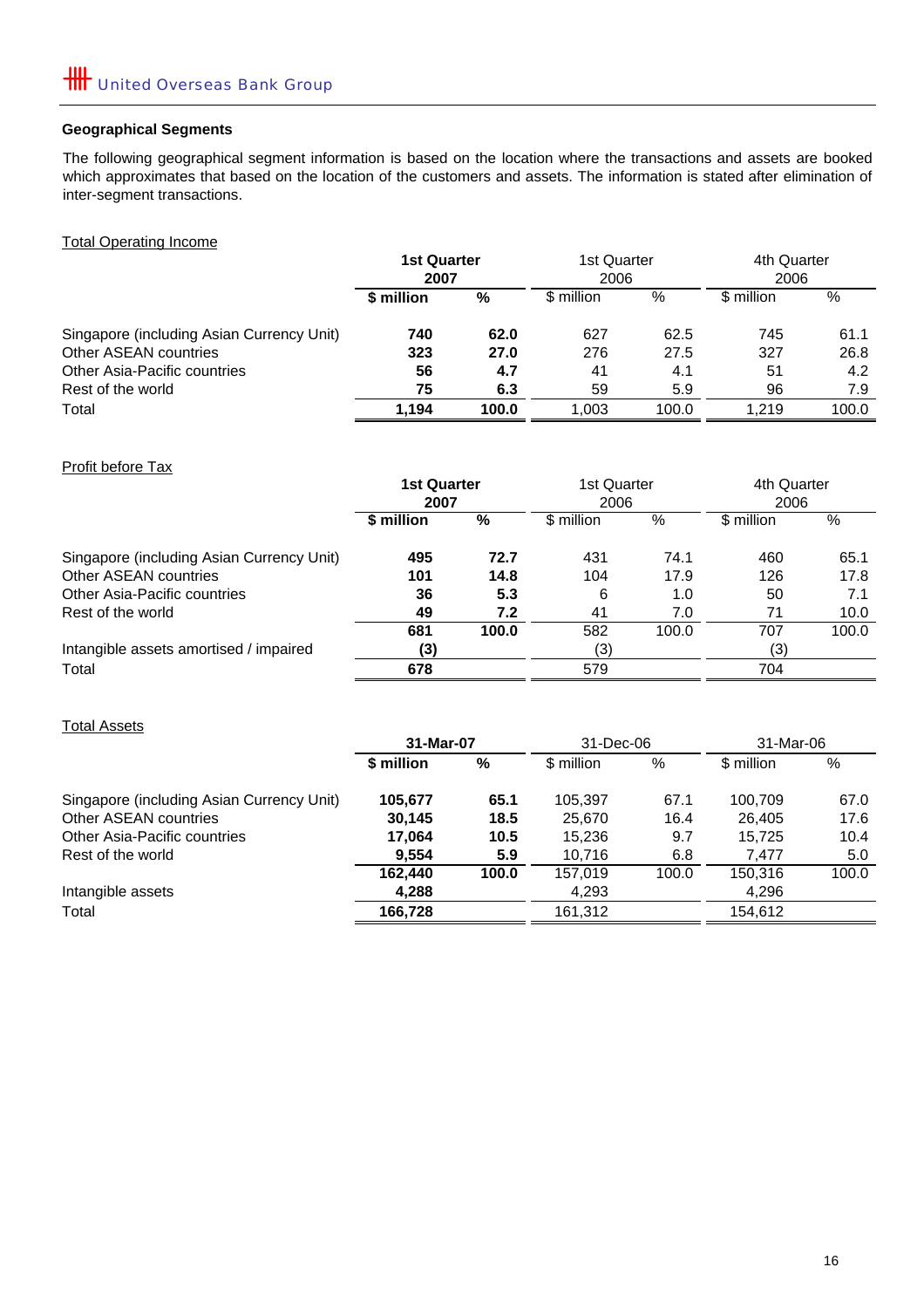# **Capital Adequacy Ratios**

The Group's tier 1 CAR and total CAR as at 31 March 2007 were 5.1% points and 6.2% points above the minimum 6% and 10% required by MAS respectively.

|                                                 | 31-Mar-07  | 31-Dec-06  | 31-Mar-06  |
|-------------------------------------------------|------------|------------|------------|
|                                                 | \$ million | \$ million | \$ million |
| <b>Tier 1 Capital</b>                           |            |            |            |
| Share capital                                   | 2,250      | 2,247      | 2,400      |
| Subsidiary preference shares                    | 832        | 832        | 832        |
| Disclosed reserves / other                      | 13,671     | 13,116     | 12,004     |
| Deduction of intangible assets                  | (4, 302)   | (4, 307)   | (4,309)    |
|                                                 | 12,451     | 11,888     | 10,927     |
| <b>Upper Tier 2 Capital</b>                     |            |            |            |
| Cumulative collective impairment / other        | 1,501      | 1,457      | 1,190      |
| Subordinated notes                              | 5,222      | 5,211      | 5,255      |
|                                                 | 6,723      | 6,668      | 6,445      |
| Deductions from Tier 1 and Upper Tier 2 Capital | (1,056)    | (911)      | (1,754)    |
| <b>Total capital</b>                            | 18,118     | 17,645     | 15,618     |
| Risk-weighted assets (including market risk)    | 111,781    | 108,405    | 97,850     |
| <b>Capital adequacy ratios</b>                  |            |            |            |
| Tier 1                                          | 11.1%      | 11.0%      | 11.2%      |
| Total                                           | 16.2%      | 16.3%      | 16.0%      |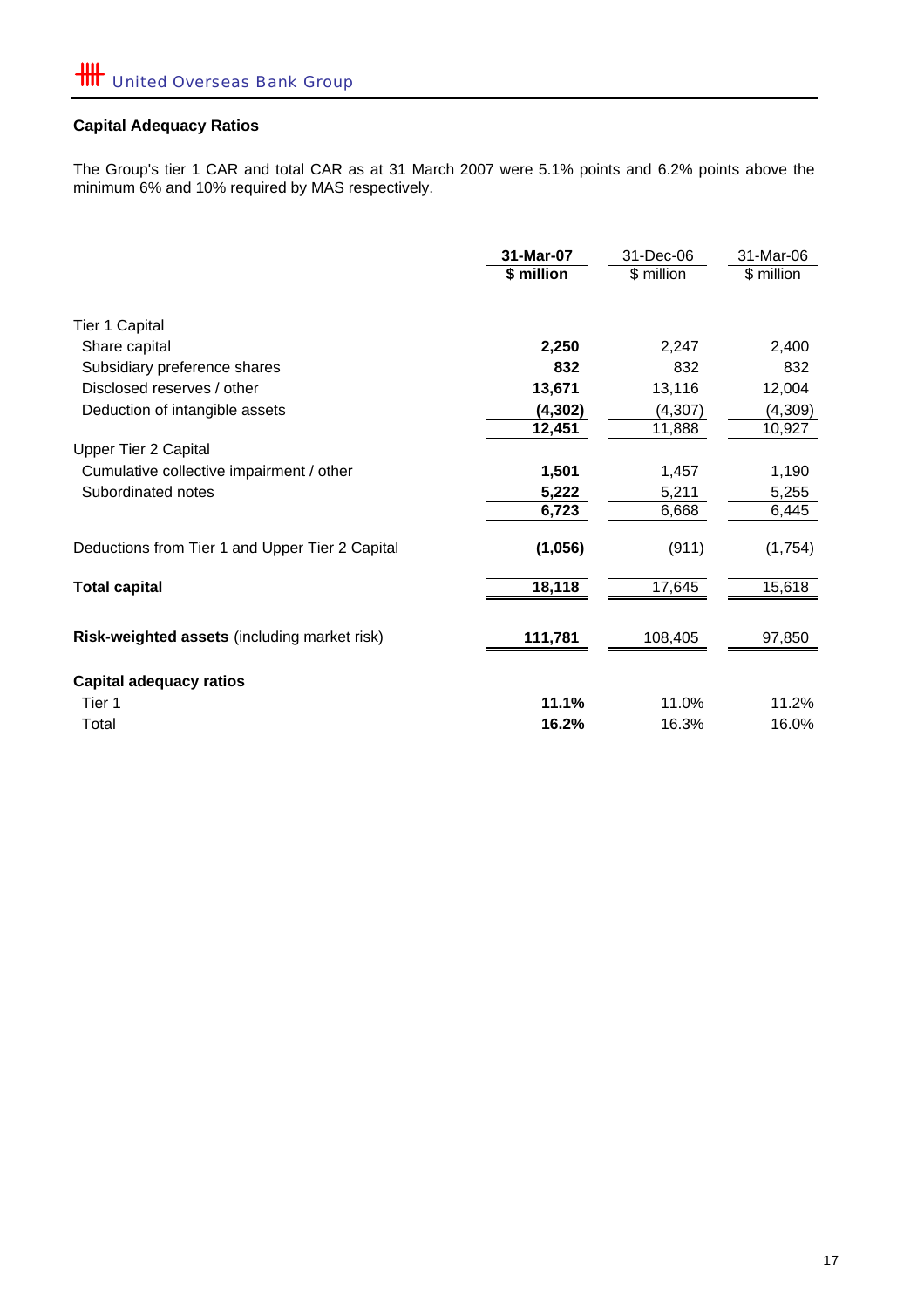# **CONSOLIDATED BALANCE SHEET (UNAUDITED)**

|                                                                             | 31-Mar-07    | 31-Dec-06    | 31-Mar-06    |
|-----------------------------------------------------------------------------|--------------|--------------|--------------|
|                                                                             | \$ million   | \$ million   | \$ million   |
|                                                                             |              |              |              |
| <b>Equity</b>                                                               |              |              |              |
| Share capital                                                               | 2,250        | 2,247        | 2,400        |
| Subsidiary preference shares                                                | 832          | 832          | 832          |
| Capital reserves                                                            | 4,148        | 3,969        | 3,577        |
| Statutory reserve                                                           | 3,130        | 3,130        | 3,020        |
| Revenue reserves                                                            | 6,858        | 6,356        | 5,320        |
| Share of reserves of associates                                             | 288          | 257          | 304          |
| Equity attributable to equity holders of the Bank                           | 17,507       | 16,791       | 15,453       |
| Minority interests                                                          | 386          | 385          | 315          |
| <b>Total equity</b>                                                         | 17,893       | 17,176       | 15,768       |
| <b>Liabilities</b>                                                          |              |              |              |
|                                                                             |              |              |              |
| Deposits and balances of banks and agents                                   | 33,709       | 33,449       | 35,524       |
| Deposits and balances of non-bank customers                                 | 99,674       | 95,552       | 88,138       |
| Total deposits and balances                                                 | 133,384      | 129,000      | 123,662      |
| Bills and drafts payable                                                    | 430          | 388          | 330          |
| Other liabilities                                                           | 8,465        | 8,151        | 8,063        |
| Debts issued                                                                | 6,556        | 6,596        | 6,788        |
| <b>Total liabilities</b>                                                    | 148,835      | 144,136      | 138,844      |
| <b>Total equity and liabilities</b>                                         | 166,728      | 161,312      | 154,612      |
|                                                                             |              |              |              |
| <b>Assets</b>                                                               |              |              |              |
|                                                                             |              |              |              |
| Cash, balances and placements with central banks                            | 18,804       | 16,301       | 13,548       |
| Singapore Government treasury bills and securities                          | 7,438        | 7,437        | 6,161        |
| Other government treasury bills and securities<br><b>Trading securities</b> | 3,086<br>486 | 2,553<br>484 | 2,033<br>580 |
| Placements and balances with banks and agents                               | 24,014       | 24,531       | 36,513       |
| Loans to non-bank customers                                                 | 79,042       | 76,875       | 67,445       |
| Other assets                                                                | 8,214        | 8,189        | 7,475        |
| Assets held for sale                                                        |              |              | 550          |
| Investment securities                                                       | 18,253       | 17,607       | 13,011       |
| Investment in associates                                                    | 1,245        | 1,184        | 1,112        |
| <b>Fixed assets</b>                                                         | 1,858        | 1,857        | 1,887        |
| Intangible assets                                                           | 4,288        | 4,293        | 4,296        |
| <b>Total assets</b>                                                         | 166,728      | 161,312      | 154,612      |
|                                                                             |              |              |              |
| <b>Off-Balance Sheet Items</b>                                              |              |              |              |
| Contingent liabilities                                                      | 10,481       | 10,254       | 9,336        |
| <b>Financial derivatives</b>                                                | 442,957      | 489,872      | 678,632      |
| Commitments                                                                 | 46,422       | 44,595       | 44,389       |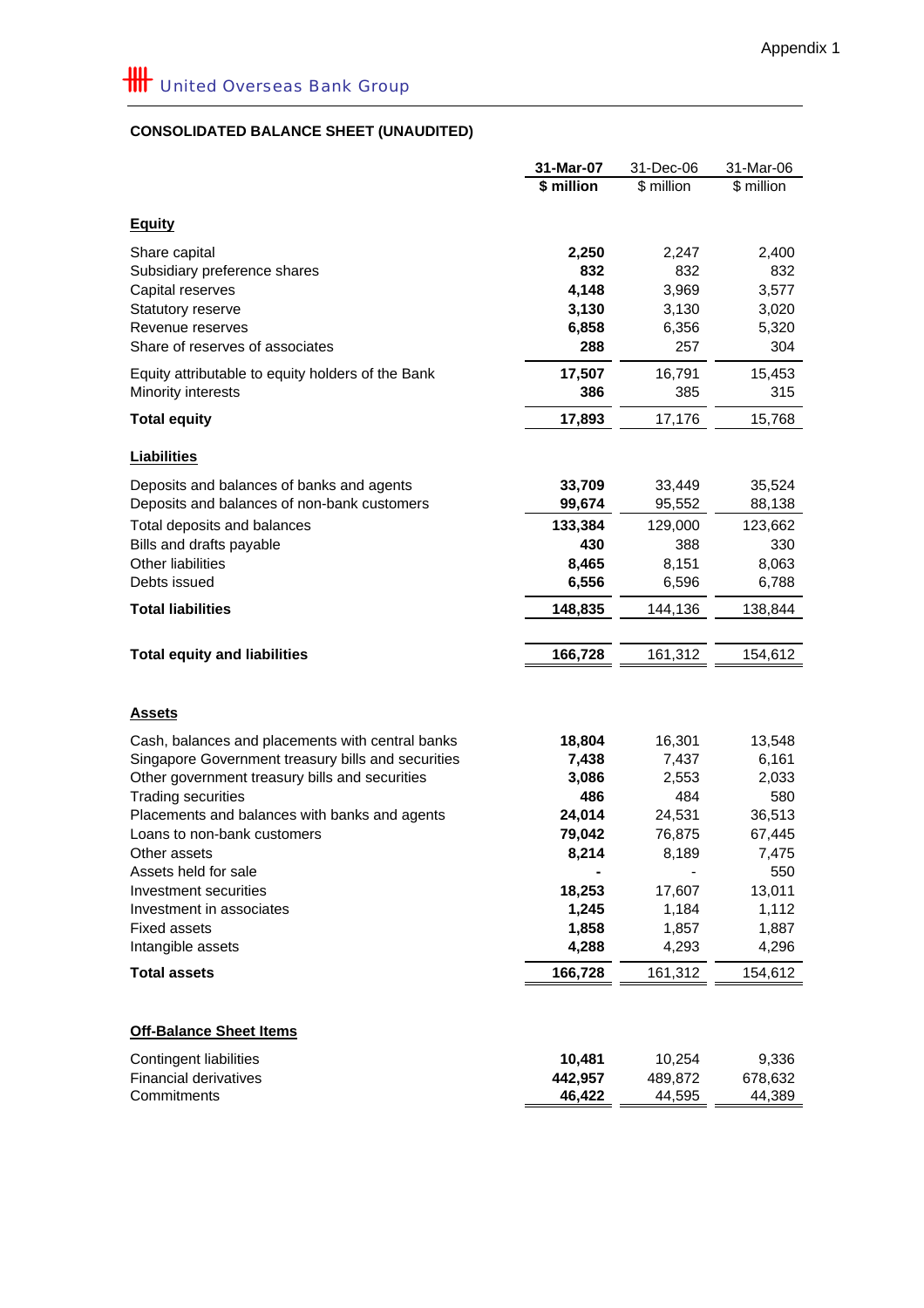# **CONSOLIDATED STATEMENT OF CHANGES IN EQUITY (UNAUDITED)**

|                                                             | Equity Attributable to Equity Holders of the Bank |                             |                               |                       |                               |                                 |                     |                                |                             |
|-------------------------------------------------------------|---------------------------------------------------|-----------------------------|-------------------------------|-----------------------|-------------------------------|---------------------------------|---------------------|--------------------------------|-----------------------------|
|                                                             |                                                   | <b>Subsidiary</b>           |                               |                       | Share of                      |                                 |                     |                                |                             |
|                                                             | <b>Share</b>                                      | Preference                  | Capital                       | <b>Statutory</b>      | Revenue                       | Reserves of                     |                     | <b>Minority</b>                | Total                       |
|                                                             | Capital<br>\$ million                             | <b>Shares</b><br>\$ million | <b>Reserves</b><br>\$ million | Reserve<br>\$ million | <b>Reserves</b><br>\$ million | <b>Associates</b><br>\$ million | Total<br>\$ million | <b>Interests</b><br>\$ million | <b>Equity</b><br>\$ million |
| Balance at 1 January 2007                                   | 2,247                                             | 832                         | 3,969                         | 3,130                 | 6,356                         | 257                             | 16,791              | 385                            | 17,176                      |
| <b>Currency translation adjustments</b>                     |                                                   |                             | 60                            |                       |                               |                                 | 60                  | (5)                            | 55                          |
| Change in available-for-sale reserve                        |                                                   |                             | 119                           |                       |                               |                                 | 119                 | 1                              | 120                         |
| Change in share of associates'<br>reserves                  |                                                   |                             |                               |                       |                               | 27                              | 27                  |                                | 27                          |
| Transfer to revenue reserves<br>upon disposal of associates |                                                   |                             |                               |                       | (5)                           | 5                               |                     |                                |                             |
| Total gains / (losses) recognised<br>directly in equity     |                                                   |                             | 180                           |                       | (5)                           | 32                              | 206                 | (4)                            | 202                         |
| Profit for the financial period                             |                                                   |                             |                               |                       | 518                           |                                 | 518                 | 16                             | 534                         |
| <b>Total gains recognised</b><br>for the financial period   |                                                   |                             | 180                           |                       | 513                           | 32                              | 724                 | 11                             | 736                         |
| <b>Transfer from revenue reserves</b>                       |                                                   |                             | 0                             |                       | (0)                           | -                               |                     | $\blacksquare$                 | $\blacksquare$              |
| Change in minority interests                                |                                                   |                             |                               |                       |                               |                                 |                     | (1)                            | (1)                         |
| <b>Dividends</b>                                            |                                                   |                             |                               |                       | (11)                          | -                               | (11)                | (10)                           | (21)                        |
| Issue of shares under share<br>option scheme                | 3                                                 |                             |                               |                       |                               |                                 | 3                   |                                | 3                           |
| Balance at 31 March 2007                                    | 2,250                                             | 832                         | 4,148                         | 3,130                 | 6,858                         | 288                             | 17,507              | 386                            | 17,893                      |
| Balance at 1 January 2006                                   | 1,538                                             | 832                         | 4,360                         | 3,020                 | 4,963                         | 217                             | 14,929              | 291                            | 15,220                      |
| Currency translation adjustments                            |                                                   |                             | 41                            |                       |                               |                                 | 41                  | 12                             | 53                          |
| Change in available-for-sale reserve                        |                                                   |                             | 37                            |                       |                               |                                 | 37                  | 2                              | 39                          |
| Change in share of associates'<br>reserves                  |                                                   |                             |                               |                       |                               | 88                              | 88                  |                                | 88                          |
| Transfer to revenue reserves<br>upon disposal of associates |                                                   |                             | (4)                           |                       | 4                             |                                 |                     |                                |                             |
| Other adjustments                                           |                                                   |                             | (0)                           |                       | 0                             |                                 |                     |                                |                             |
| Total gains recognised<br>directly in equity                |                                                   |                             | 74                            |                       | 4                             | 88                              | 167                 | 14                             | 180                         |
| Profit for the financial period                             |                                                   |                             |                               |                       | 439                           |                                 | 439                 | 15                             | 454                         |
| Total gains recognised<br>for the financial period          |                                                   |                             | 74                            |                       | 444                           | 88                              | 606                 | 28                             | 634                         |
| Effect of Companies (Amendment)<br>Act 2005                 | 864                                               |                             | (864)                         |                       |                               |                                 |                     |                                |                             |
| Change in minority interests                                |                                                   |                             |                               |                       |                               |                                 |                     | (1)                            | (1)                         |
| <b>Dividends</b>                                            |                                                   |                             |                               |                       | (14)                          |                                 | (14)                | (4)                            | (18)                        |
| Share buy-back                                              | (5)                                               |                             | 5                             |                       | (72)                          |                                 | (72)                | ٠                              | (72)                        |
| Issue of shares under share<br>option scheme                | 3                                                 |                             | 1                             |                       |                               |                                 | 5                   |                                | 5                           |
| Balance at 31 March 2006                                    | 2,400                                             | 832                         | 3,577                         | 3,020                 | 5,320                         | 304                             | 15,453              | 315                            | 15,768                      |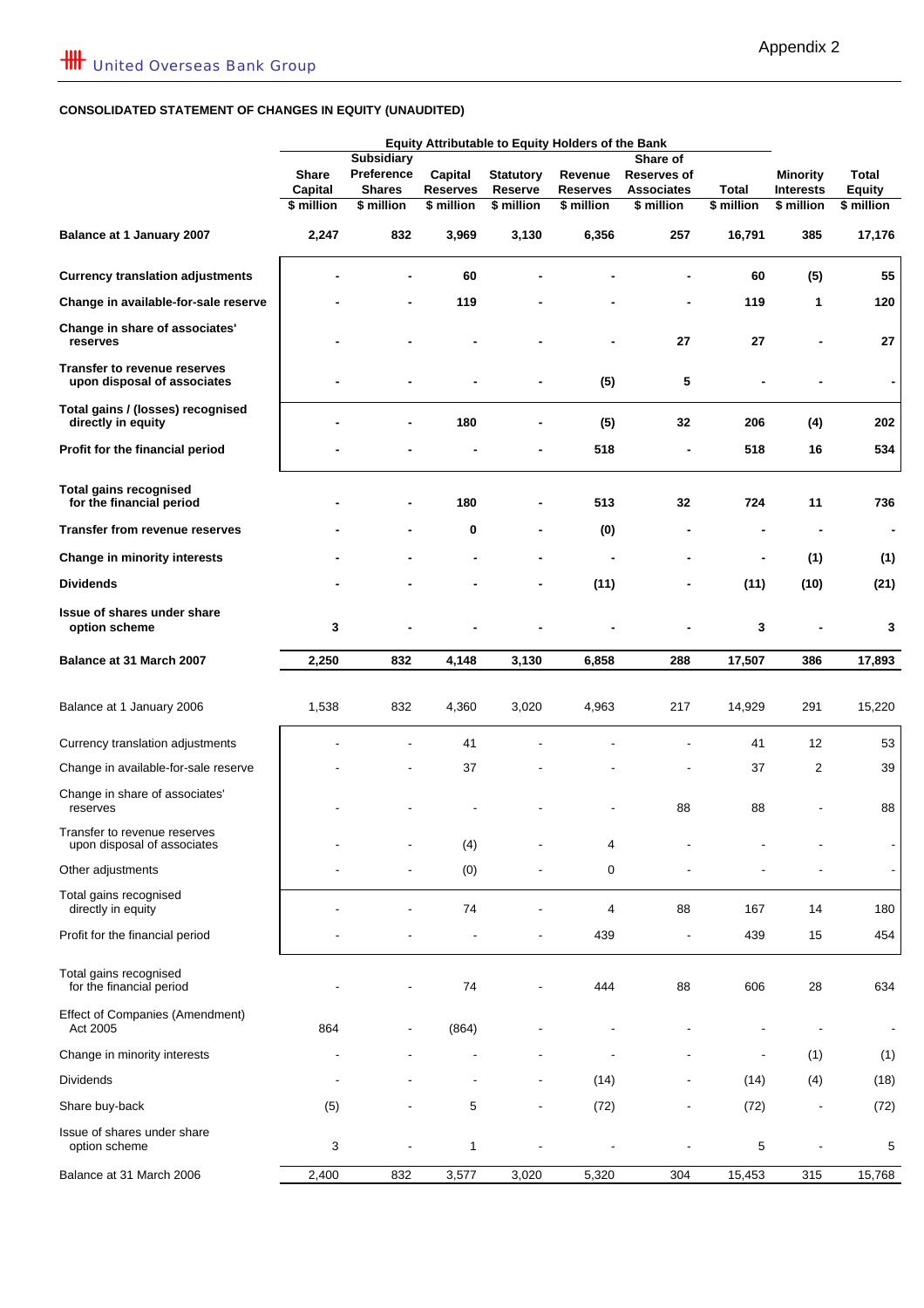# **CONSOLIDATED CASH FLOW STATEMENT (UNAUDITED)**

| \$ million<br>\$ million<br><b>Cash flows from operating activities</b><br>Operating profit before amortisation and impairment charges<br>722<br>607<br>Adjustments for<br>35<br>Depreciation of fixed assets<br>36<br>Net gain on disposal of assets<br>(34)<br>(14)<br>Operating profit before working capital changes<br>723<br>629<br>Changes in working capital<br>4,383<br>8,704<br>Increase in deposits<br>Increase in bills and drafts payable<br>42<br>26<br>Increase in other liabilities<br>240<br>466<br>(Increase) / decrease in trading securities<br>(2)<br>45<br>Decrease / (increase) in placements and balances with banks<br>and agents<br>517<br>(5, 168)<br>Increase in loans to non-bank customers<br>(2, 253)<br>(361)<br>Increase in other assets<br>(24)<br>(916)<br>3,627<br>3,425<br>Cash generated from operations<br>(57)<br>(13)<br>Income tax paid<br>3,571<br>3,412<br>Net cash provided by operating activities<br><b>Cash flows from investing activities</b><br>Net cash flow on disposal / (acquisition) of<br>Investment securities and associates<br>(502)<br>(2,844)<br><b>Fixed assets</b><br>(28)<br>(48)<br>Change in minority interests<br>(5)<br>13<br>Dividends received from associates<br>3<br>7<br>(528)<br>Net cash used in investing activities<br>(2,876)<br><b>Cash flows from financing activities</b><br>Proceeds from issue of shares<br>3<br>5<br>Net decrease in debts issued<br>(40)<br>(261)<br>Share buy-back<br>(72)<br>(12)<br>Dividends paid on subsidiary preference shares<br>(22)<br>Dividends paid to minority interests<br>(10)<br>(4)<br>Net cash used in financing activities<br>(69)<br>(345)<br>Currency translation adjustments<br>62<br>41<br>Net increase in cash and cash equivalents for the financial period<br>232<br>3,036<br>Cash and cash equivalents at beginning of the financial period<br>26,292<br>21,510<br>Cash and cash equivalents at end of the financial period<br>29,328<br>21,742<br>Represented by:<br>Cash, balances and placements with central banks<br>18,804<br>13,548<br>Singapore Government treasury bills and securities<br>7,438<br>6,161<br>Other government treasury bills and securities<br>3,086<br>2,033<br>Cash and cash equivalents at end of the financial period<br>29,328<br>21,742 | <b>1st Quarter</b><br>2007 | 1st Quarter<br>2006 |
|---------------------------------------------------------------------------------------------------------------------------------------------------------------------------------------------------------------------------------------------------------------------------------------------------------------------------------------------------------------------------------------------------------------------------------------------------------------------------------------------------------------------------------------------------------------------------------------------------------------------------------------------------------------------------------------------------------------------------------------------------------------------------------------------------------------------------------------------------------------------------------------------------------------------------------------------------------------------------------------------------------------------------------------------------------------------------------------------------------------------------------------------------------------------------------------------------------------------------------------------------------------------------------------------------------------------------------------------------------------------------------------------------------------------------------------------------------------------------------------------------------------------------------------------------------------------------------------------------------------------------------------------------------------------------------------------------------------------------------------------------------------------------------------------------------------------------------------------------------------------------------------------------------------------------------------------------------------------------------------------------------------------------------------------------------------------------------------------------------------------------------------------------------------------------------------------------------------------------------------------------------------------------------------------------------|----------------------------|---------------------|
|                                                                                                                                                                                                                                                                                                                                                                                                                                                                                                                                                                                                                                                                                                                                                                                                                                                                                                                                                                                                                                                                                                                                                                                                                                                                                                                                                                                                                                                                                                                                                                                                                                                                                                                                                                                                                                                                                                                                                                                                                                                                                                                                                                                                                                                                                                         |                            |                     |
|                                                                                                                                                                                                                                                                                                                                                                                                                                                                                                                                                                                                                                                                                                                                                                                                                                                                                                                                                                                                                                                                                                                                                                                                                                                                                                                                                                                                                                                                                                                                                                                                                                                                                                                                                                                                                                                                                                                                                                                                                                                                                                                                                                                                                                                                                                         |                            |                     |
|                                                                                                                                                                                                                                                                                                                                                                                                                                                                                                                                                                                                                                                                                                                                                                                                                                                                                                                                                                                                                                                                                                                                                                                                                                                                                                                                                                                                                                                                                                                                                                                                                                                                                                                                                                                                                                                                                                                                                                                                                                                                                                                                                                                                                                                                                                         |                            |                     |
|                                                                                                                                                                                                                                                                                                                                                                                                                                                                                                                                                                                                                                                                                                                                                                                                                                                                                                                                                                                                                                                                                                                                                                                                                                                                                                                                                                                                                                                                                                                                                                                                                                                                                                                                                                                                                                                                                                                                                                                                                                                                                                                                                                                                                                                                                                         |                            |                     |
|                                                                                                                                                                                                                                                                                                                                                                                                                                                                                                                                                                                                                                                                                                                                                                                                                                                                                                                                                                                                                                                                                                                                                                                                                                                                                                                                                                                                                                                                                                                                                                                                                                                                                                                                                                                                                                                                                                                                                                                                                                                                                                                                                                                                                                                                                                         |                            |                     |
|                                                                                                                                                                                                                                                                                                                                                                                                                                                                                                                                                                                                                                                                                                                                                                                                                                                                                                                                                                                                                                                                                                                                                                                                                                                                                                                                                                                                                                                                                                                                                                                                                                                                                                                                                                                                                                                                                                                                                                                                                                                                                                                                                                                                                                                                                                         |                            |                     |
|                                                                                                                                                                                                                                                                                                                                                                                                                                                                                                                                                                                                                                                                                                                                                                                                                                                                                                                                                                                                                                                                                                                                                                                                                                                                                                                                                                                                                                                                                                                                                                                                                                                                                                                                                                                                                                                                                                                                                                                                                                                                                                                                                                                                                                                                                                         |                            |                     |
|                                                                                                                                                                                                                                                                                                                                                                                                                                                                                                                                                                                                                                                                                                                                                                                                                                                                                                                                                                                                                                                                                                                                                                                                                                                                                                                                                                                                                                                                                                                                                                                                                                                                                                                                                                                                                                                                                                                                                                                                                                                                                                                                                                                                                                                                                                         |                            |                     |
|                                                                                                                                                                                                                                                                                                                                                                                                                                                                                                                                                                                                                                                                                                                                                                                                                                                                                                                                                                                                                                                                                                                                                                                                                                                                                                                                                                                                                                                                                                                                                                                                                                                                                                                                                                                                                                                                                                                                                                                                                                                                                                                                                                                                                                                                                                         |                            |                     |
|                                                                                                                                                                                                                                                                                                                                                                                                                                                                                                                                                                                                                                                                                                                                                                                                                                                                                                                                                                                                                                                                                                                                                                                                                                                                                                                                                                                                                                                                                                                                                                                                                                                                                                                                                                                                                                                                                                                                                                                                                                                                                                                                                                                                                                                                                                         |                            |                     |
|                                                                                                                                                                                                                                                                                                                                                                                                                                                                                                                                                                                                                                                                                                                                                                                                                                                                                                                                                                                                                                                                                                                                                                                                                                                                                                                                                                                                                                                                                                                                                                                                                                                                                                                                                                                                                                                                                                                                                                                                                                                                                                                                                                                                                                                                                                         |                            |                     |
|                                                                                                                                                                                                                                                                                                                                                                                                                                                                                                                                                                                                                                                                                                                                                                                                                                                                                                                                                                                                                                                                                                                                                                                                                                                                                                                                                                                                                                                                                                                                                                                                                                                                                                                                                                                                                                                                                                                                                                                                                                                                                                                                                                                                                                                                                                         |                            |                     |
|                                                                                                                                                                                                                                                                                                                                                                                                                                                                                                                                                                                                                                                                                                                                                                                                                                                                                                                                                                                                                                                                                                                                                                                                                                                                                                                                                                                                                                                                                                                                                                                                                                                                                                                                                                                                                                                                                                                                                                                                                                                                                                                                                                                                                                                                                                         |                            |                     |
|                                                                                                                                                                                                                                                                                                                                                                                                                                                                                                                                                                                                                                                                                                                                                                                                                                                                                                                                                                                                                                                                                                                                                                                                                                                                                                                                                                                                                                                                                                                                                                                                                                                                                                                                                                                                                                                                                                                                                                                                                                                                                                                                                                                                                                                                                                         |                            |                     |
|                                                                                                                                                                                                                                                                                                                                                                                                                                                                                                                                                                                                                                                                                                                                                                                                                                                                                                                                                                                                                                                                                                                                                                                                                                                                                                                                                                                                                                                                                                                                                                                                                                                                                                                                                                                                                                                                                                                                                                                                                                                                                                                                                                                                                                                                                                         |                            |                     |
|                                                                                                                                                                                                                                                                                                                                                                                                                                                                                                                                                                                                                                                                                                                                                                                                                                                                                                                                                                                                                                                                                                                                                                                                                                                                                                                                                                                                                                                                                                                                                                                                                                                                                                                                                                                                                                                                                                                                                                                                                                                                                                                                                                                                                                                                                                         |                            |                     |
|                                                                                                                                                                                                                                                                                                                                                                                                                                                                                                                                                                                                                                                                                                                                                                                                                                                                                                                                                                                                                                                                                                                                                                                                                                                                                                                                                                                                                                                                                                                                                                                                                                                                                                                                                                                                                                                                                                                                                                                                                                                                                                                                                                                                                                                                                                         |                            |                     |
|                                                                                                                                                                                                                                                                                                                                                                                                                                                                                                                                                                                                                                                                                                                                                                                                                                                                                                                                                                                                                                                                                                                                                                                                                                                                                                                                                                                                                                                                                                                                                                                                                                                                                                                                                                                                                                                                                                                                                                                                                                                                                                                                                                                                                                                                                                         |                            |                     |
|                                                                                                                                                                                                                                                                                                                                                                                                                                                                                                                                                                                                                                                                                                                                                                                                                                                                                                                                                                                                                                                                                                                                                                                                                                                                                                                                                                                                                                                                                                                                                                                                                                                                                                                                                                                                                                                                                                                                                                                                                                                                                                                                                                                                                                                                                                         |                            |                     |
|                                                                                                                                                                                                                                                                                                                                                                                                                                                                                                                                                                                                                                                                                                                                                                                                                                                                                                                                                                                                                                                                                                                                                                                                                                                                                                                                                                                                                                                                                                                                                                                                                                                                                                                                                                                                                                                                                                                                                                                                                                                                                                                                                                                                                                                                                                         |                            |                     |
|                                                                                                                                                                                                                                                                                                                                                                                                                                                                                                                                                                                                                                                                                                                                                                                                                                                                                                                                                                                                                                                                                                                                                                                                                                                                                                                                                                                                                                                                                                                                                                                                                                                                                                                                                                                                                                                                                                                                                                                                                                                                                                                                                                                                                                                                                                         |                            |                     |
|                                                                                                                                                                                                                                                                                                                                                                                                                                                                                                                                                                                                                                                                                                                                                                                                                                                                                                                                                                                                                                                                                                                                                                                                                                                                                                                                                                                                                                                                                                                                                                                                                                                                                                                                                                                                                                                                                                                                                                                                                                                                                                                                                                                                                                                                                                         |                            |                     |
|                                                                                                                                                                                                                                                                                                                                                                                                                                                                                                                                                                                                                                                                                                                                                                                                                                                                                                                                                                                                                                                                                                                                                                                                                                                                                                                                                                                                                                                                                                                                                                                                                                                                                                                                                                                                                                                                                                                                                                                                                                                                                                                                                                                                                                                                                                         |                            |                     |
|                                                                                                                                                                                                                                                                                                                                                                                                                                                                                                                                                                                                                                                                                                                                                                                                                                                                                                                                                                                                                                                                                                                                                                                                                                                                                                                                                                                                                                                                                                                                                                                                                                                                                                                                                                                                                                                                                                                                                                                                                                                                                                                                                                                                                                                                                                         |                            |                     |
|                                                                                                                                                                                                                                                                                                                                                                                                                                                                                                                                                                                                                                                                                                                                                                                                                                                                                                                                                                                                                                                                                                                                                                                                                                                                                                                                                                                                                                                                                                                                                                                                                                                                                                                                                                                                                                                                                                                                                                                                                                                                                                                                                                                                                                                                                                         |                            |                     |
|                                                                                                                                                                                                                                                                                                                                                                                                                                                                                                                                                                                                                                                                                                                                                                                                                                                                                                                                                                                                                                                                                                                                                                                                                                                                                                                                                                                                                                                                                                                                                                                                                                                                                                                                                                                                                                                                                                                                                                                                                                                                                                                                                                                                                                                                                                         |                            |                     |
|                                                                                                                                                                                                                                                                                                                                                                                                                                                                                                                                                                                                                                                                                                                                                                                                                                                                                                                                                                                                                                                                                                                                                                                                                                                                                                                                                                                                                                                                                                                                                                                                                                                                                                                                                                                                                                                                                                                                                                                                                                                                                                                                                                                                                                                                                                         |                            |                     |
|                                                                                                                                                                                                                                                                                                                                                                                                                                                                                                                                                                                                                                                                                                                                                                                                                                                                                                                                                                                                                                                                                                                                                                                                                                                                                                                                                                                                                                                                                                                                                                                                                                                                                                                                                                                                                                                                                                                                                                                                                                                                                                                                                                                                                                                                                                         |                            |                     |
|                                                                                                                                                                                                                                                                                                                                                                                                                                                                                                                                                                                                                                                                                                                                                                                                                                                                                                                                                                                                                                                                                                                                                                                                                                                                                                                                                                                                                                                                                                                                                                                                                                                                                                                                                                                                                                                                                                                                                                                                                                                                                                                                                                                                                                                                                                         |                            |                     |
|                                                                                                                                                                                                                                                                                                                                                                                                                                                                                                                                                                                                                                                                                                                                                                                                                                                                                                                                                                                                                                                                                                                                                                                                                                                                                                                                                                                                                                                                                                                                                                                                                                                                                                                                                                                                                                                                                                                                                                                                                                                                                                                                                                                                                                                                                                         |                            |                     |
|                                                                                                                                                                                                                                                                                                                                                                                                                                                                                                                                                                                                                                                                                                                                                                                                                                                                                                                                                                                                                                                                                                                                                                                                                                                                                                                                                                                                                                                                                                                                                                                                                                                                                                                                                                                                                                                                                                                                                                                                                                                                                                                                                                                                                                                                                                         |                            |                     |
|                                                                                                                                                                                                                                                                                                                                                                                                                                                                                                                                                                                                                                                                                                                                                                                                                                                                                                                                                                                                                                                                                                                                                                                                                                                                                                                                                                                                                                                                                                                                                                                                                                                                                                                                                                                                                                                                                                                                                                                                                                                                                                                                                                                                                                                                                                         |                            |                     |
|                                                                                                                                                                                                                                                                                                                                                                                                                                                                                                                                                                                                                                                                                                                                                                                                                                                                                                                                                                                                                                                                                                                                                                                                                                                                                                                                                                                                                                                                                                                                                                                                                                                                                                                                                                                                                                                                                                                                                                                                                                                                                                                                                                                                                                                                                                         |                            |                     |
|                                                                                                                                                                                                                                                                                                                                                                                                                                                                                                                                                                                                                                                                                                                                                                                                                                                                                                                                                                                                                                                                                                                                                                                                                                                                                                                                                                                                                                                                                                                                                                                                                                                                                                                                                                                                                                                                                                                                                                                                                                                                                                                                                                                                                                                                                                         |                            |                     |
|                                                                                                                                                                                                                                                                                                                                                                                                                                                                                                                                                                                                                                                                                                                                                                                                                                                                                                                                                                                                                                                                                                                                                                                                                                                                                                                                                                                                                                                                                                                                                                                                                                                                                                                                                                                                                                                                                                                                                                                                                                                                                                                                                                                                                                                                                                         |                            |                     |
|                                                                                                                                                                                                                                                                                                                                                                                                                                                                                                                                                                                                                                                                                                                                                                                                                                                                                                                                                                                                                                                                                                                                                                                                                                                                                                                                                                                                                                                                                                                                                                                                                                                                                                                                                                                                                                                                                                                                                                                                                                                                                                                                                                                                                                                                                                         |                            |                     |
|                                                                                                                                                                                                                                                                                                                                                                                                                                                                                                                                                                                                                                                                                                                                                                                                                                                                                                                                                                                                                                                                                                                                                                                                                                                                                                                                                                                                                                                                                                                                                                                                                                                                                                                                                                                                                                                                                                                                                                                                                                                                                                                                                                                                                                                                                                         |                            |                     |
|                                                                                                                                                                                                                                                                                                                                                                                                                                                                                                                                                                                                                                                                                                                                                                                                                                                                                                                                                                                                                                                                                                                                                                                                                                                                                                                                                                                                                                                                                                                                                                                                                                                                                                                                                                                                                                                                                                                                                                                                                                                                                                                                                                                                                                                                                                         |                            |                     |
|                                                                                                                                                                                                                                                                                                                                                                                                                                                                                                                                                                                                                                                                                                                                                                                                                                                                                                                                                                                                                                                                                                                                                                                                                                                                                                                                                                                                                                                                                                                                                                                                                                                                                                                                                                                                                                                                                                                                                                                                                                                                                                                                                                                                                                                                                                         |                            |                     |
|                                                                                                                                                                                                                                                                                                                                                                                                                                                                                                                                                                                                                                                                                                                                                                                                                                                                                                                                                                                                                                                                                                                                                                                                                                                                                                                                                                                                                                                                                                                                                                                                                                                                                                                                                                                                                                                                                                                                                                                                                                                                                                                                                                                                                                                                                                         |                            |                     |
|                                                                                                                                                                                                                                                                                                                                                                                                                                                                                                                                                                                                                                                                                                                                                                                                                                                                                                                                                                                                                                                                                                                                                                                                                                                                                                                                                                                                                                                                                                                                                                                                                                                                                                                                                                                                                                                                                                                                                                                                                                                                                                                                                                                                                                                                                                         |                            |                     |
|                                                                                                                                                                                                                                                                                                                                                                                                                                                                                                                                                                                                                                                                                                                                                                                                                                                                                                                                                                                                                                                                                                                                                                                                                                                                                                                                                                                                                                                                                                                                                                                                                                                                                                                                                                                                                                                                                                                                                                                                                                                                                                                                                                                                                                                                                                         |                            |                     |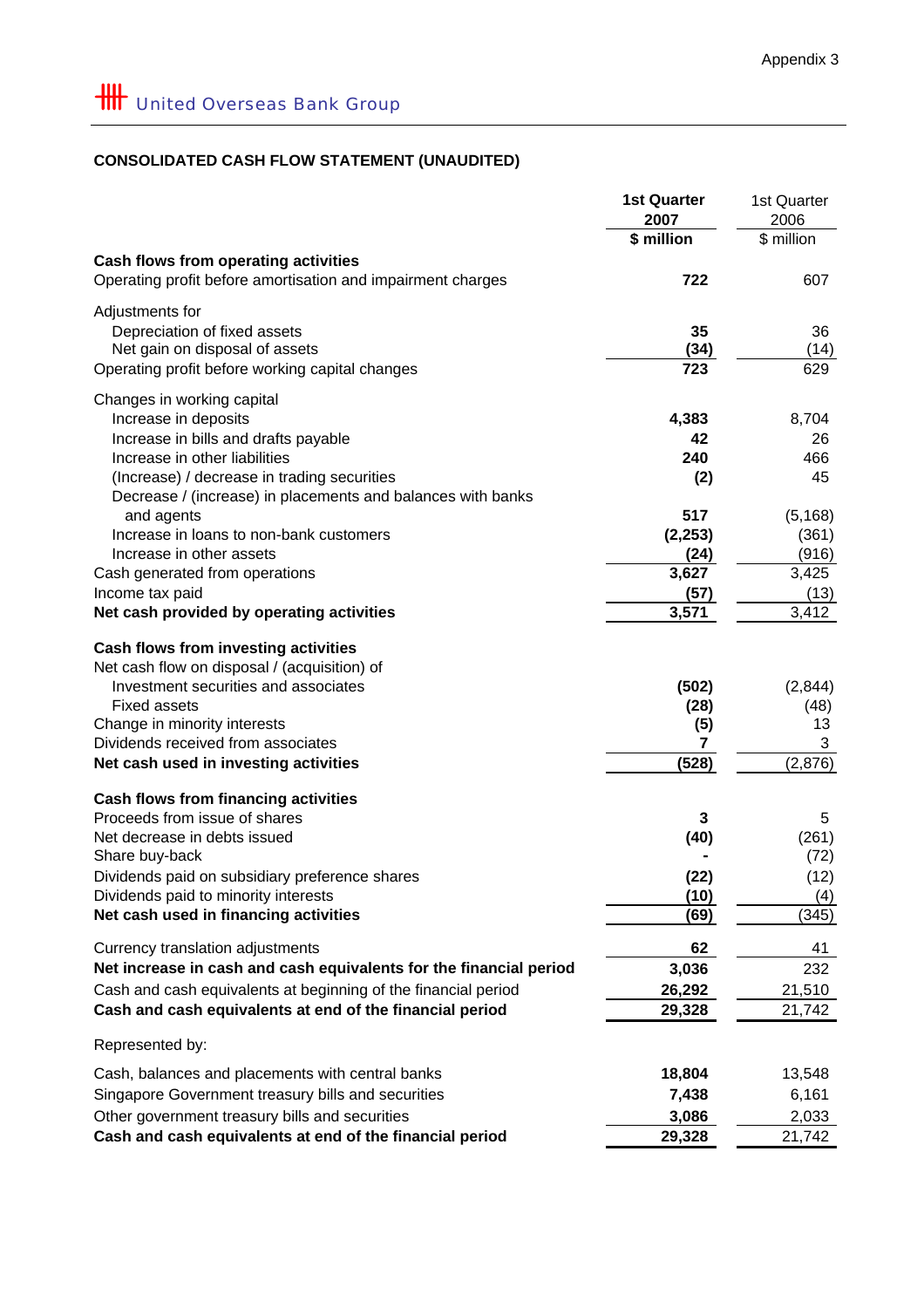# **BALANCE SHEET OF THE BANK (UNAUDITED)**

|                                                    | 31-Mar-07     | 31-Dec-06     | 31-Mar-06     |
|----------------------------------------------------|---------------|---------------|---------------|
|                                                    | \$ million    | \$ million    | \$ million    |
| <b>Equity</b>                                      |               |               |               |
| Share capital                                      | 2,250         | 2,247         | 2,400         |
| Capital reserves                                   | 3,951         | 3,818         | 3,561         |
| Statutory reserve                                  | 2,753         | 2,753         | 2,646         |
| Revenue reserves                                   | 5,366         | 4,989         | 4,164         |
| <b>Total equity</b>                                | 14,320        | 13,807        | 12,771        |
| <b>Liabilities</b>                                 |               |               |               |
| Deposits and balances of banks and agents          | 29,884        | 30,975        | 33,687        |
| Deposits and balances of non-bank customers        | 76,944        | 75,304        | 68,564        |
| Deposits and balances of subsidiaries              | 3,785         | 3,931         | 2,444         |
| Total deposits and balances                        | 110,613       | 110,211       | 104,695       |
| Bills and drafts payable                           | 186           | 150           | 111           |
| Other liabilities                                  | 5,593         | 5,525         | 5,646         |
| Debts issued                                       | 6,391         | 6,399         | 6,512         |
| <b>Total liabilities</b>                           | 122,783       | 122,285       | 116,964       |
| <b>Total equity and liabilities</b>                | 137,103       | 136,092       | 129,735       |
|                                                    |               |               |               |
| <b>Assets</b>                                      |               |               |               |
| Cash, balances and placements with central banks   | 15,059        | 13,324        | 10,070        |
| Singapore Government treasury bills and securities | 7,329         | 7,348         | 6,075         |
| Other government treasury bills and securities     | 2,309         | 1,878         | 1,461         |
| <b>Trading securities</b>                          | 175           | 106           | 259           |
| Placements and balances with banks and agents      | 20,043        | 22,979        | 32,969        |
| Loans to non-bank customers                        | 60,294        | 59,086        | 51,230        |
| Placements with and advances to subsidiaries       | 588           | 660           | 1,531         |
| Other assets                                       | 6,211         | 6,272         | 5,825         |
| Assets held for sale                               |               |               | 381           |
| Investment securities<br>Investment in associates  | 16,545<br>373 | 15,881<br>372 | 11,651<br>346 |
| Investment in subsidiaries                         | 3,852         | 3,852         | 3,667         |
| <b>Fixed assets</b>                                | 1,143         | 1,153         | 1,087         |
| Intangible assets                                  | 3,182         | 3,182         | 3,182         |
| <b>Total assets</b>                                | 137,103       | 136,092       | 129,735       |
|                                                    |               |               |               |
| <b>Off-Balance Sheet Items</b>                     |               |               |               |
| <b>Contingent liabilities</b>                      | 8,303         | 8,211         | 7,254         |
| <b>Financial derivatives</b>                       | 435,880       | 485,649       | 672,585       |
| Commitments                                        | 37,256        | 36,064        | 34,237        |
|                                                    |               |               |               |
| Net asset value per ordinary share (\$)            | 9.40          | 9.06          | 8.33          |